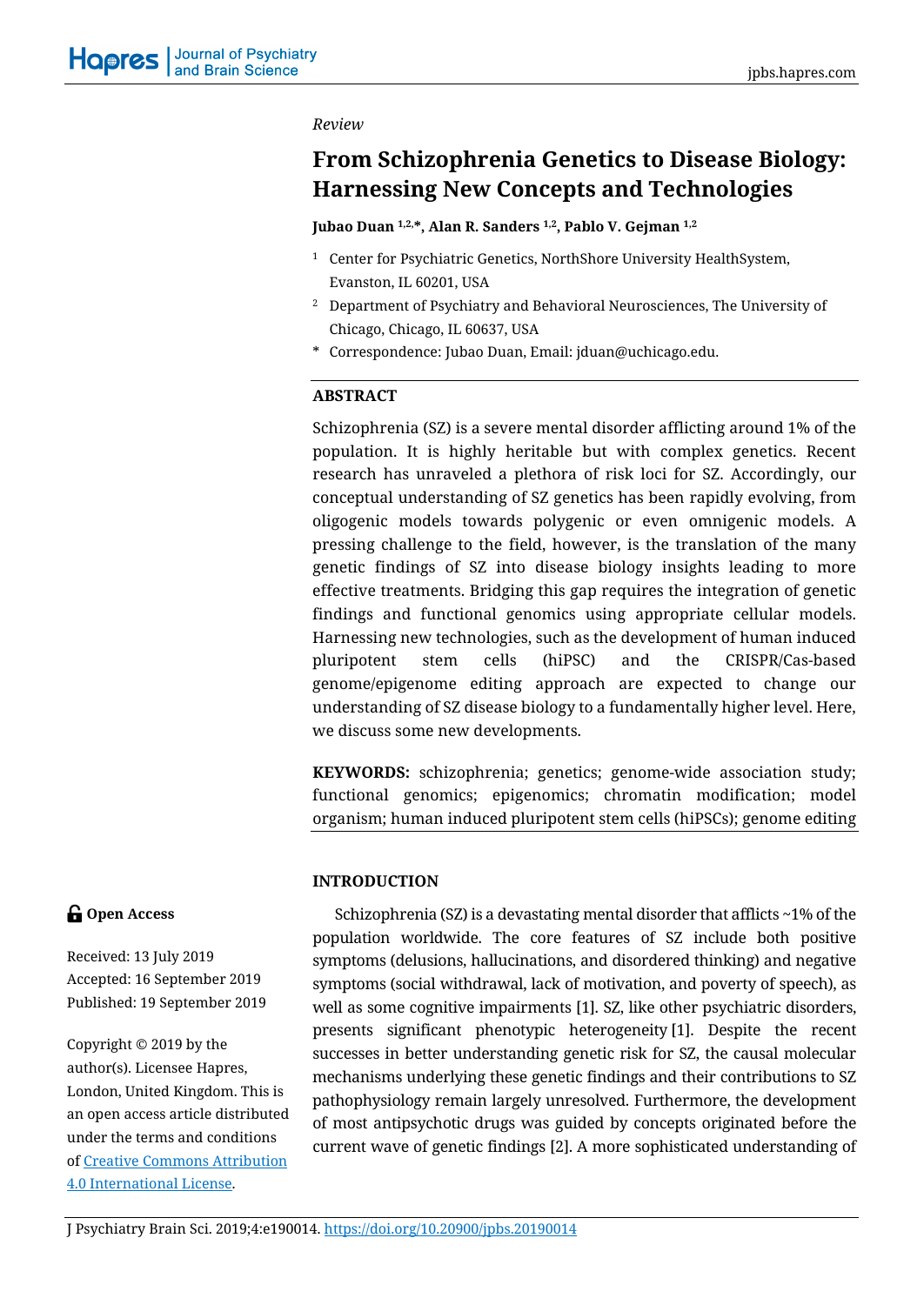the molecular pathophysiology of SZ is critical for developing more effective therapeutic targets.

The breakthroughs from recent large-scale genome-wide association studies (GWAS) [3–8] provide an unprecedented opportunity to gain biological insights and identify novel drug targets. From the earlier stage of genetic linkage studies designed to identify only a handful of highly penetrant disease genes under an oligogenic model to the most recent mega GWAS, our understanding of SZ genetics has experienced a dramatic change (Figure 1). We now estimate a landscape of hundreds of disease loci spanning thousands of disease genes, each contributing a small population risk. This model has been extended to a new paradigm, the omnigenic model, which proposes that most or all genes that are expressed in a disease relevant cell type may confer SZ susceptibility through perhaps interacting with a set of core disease risk genes [9]. Furthermore, a relatively still modest number of large and rare copy number variants (CNVs) with larger effect on disease susceptibility than common GWAS risk variants have also been identified [10–13]. Moreover, large-scale whole exome (WES) or genome (WGS) sequencing studies conducted on increasingly large (and more diverse) samples are anticipated in the near future to identify many new, rare SZ risk variants. Continuously larger samples are available from national biobanks, of which the UK Biobank is a stellar example of productivity [14,15]. Environmental factors (some of which can in turn be modified by genetic phenotypes of parents and children), such as level of stress, viral infections, nutritional deficits, and family cognitive characteristics may add or subtract risk, independently, or through interaction with genetic factors to increase susceptibility risk in more complex models, some including epigenomic components.

The polygenic theory of SZ proposed by Gottesman and Shields [16] is consistent with the overall GWAS results, but before the GWAS "era" many in our field hoped for SZ to be explained by more simple models, which was reflected in inadequate study designs. For example, SZ candidate gene studies have led the field to many non-replications [17–19]. Furthermore, GWAS work was also instrumental to a better characterization of rare CNVs and allowed the deconstruction of disease pleiotropy. The majority of the SZ-associated CNVs are also associated with multiple other neurodevelopmental and neuropsychiatric conditions, such as autism, intellectual disability and epilepsy (see review [20]). Here, we briefly review aspects of the historical journey from genetic linkage studies to GWAS, mainly focusing on recent developments of common-variantscommon-disease (CVCD) model. We highlight the novel biological insights derived from by functional genomics approaches that help connect genetic findings with disease biology. Given that most common GWAS risk variants of SZ are located in the noncoding parts of the genome likely to regulate gene expression, our review of functional genetics of SZ will focus on the transcriptomic analyses and chromatin modification in SZ, and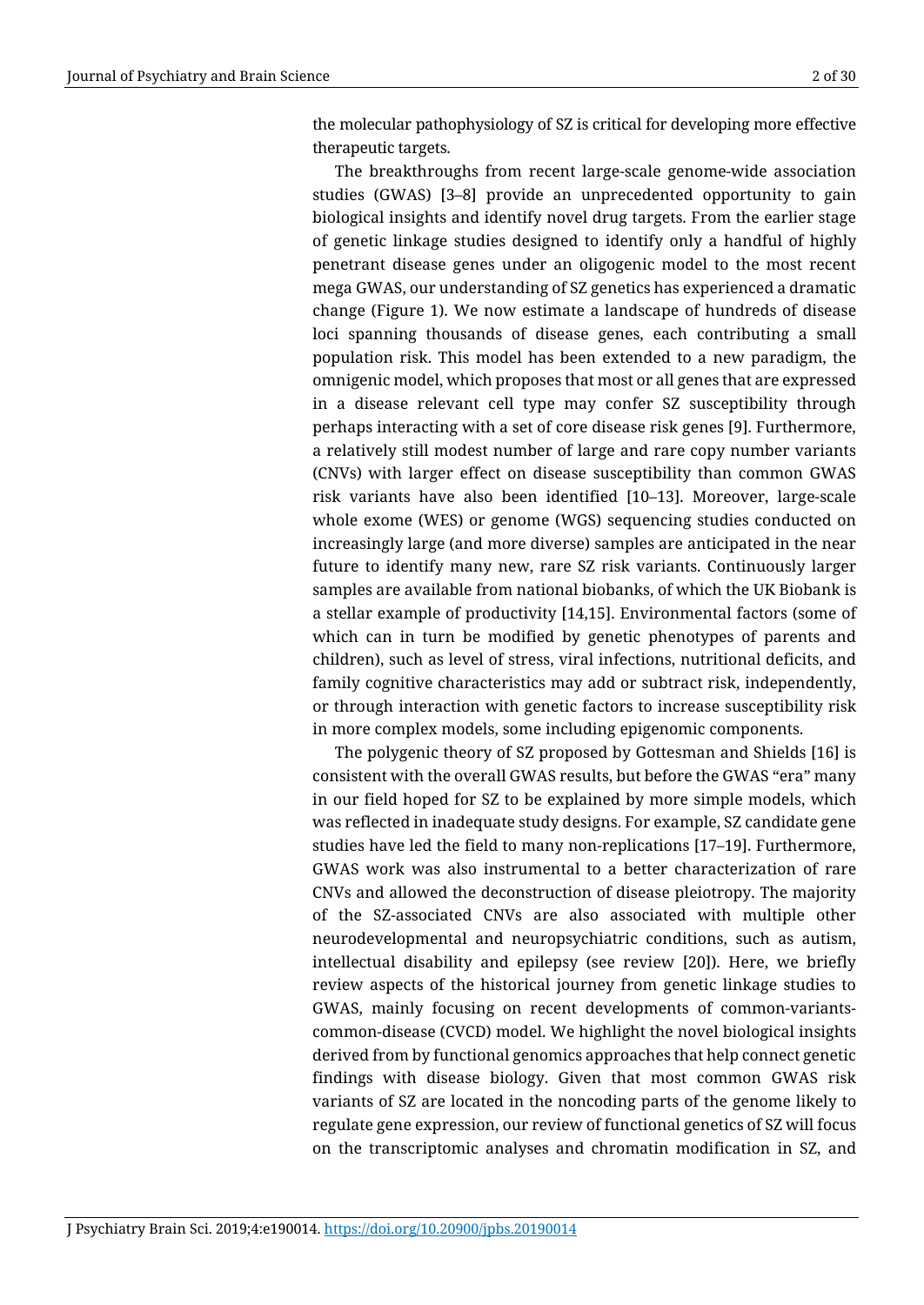provide a glimpse of novel research strategies that may help better understand novel disease biology of SZ.

|  | 2009: First SZ GWAS                                                                                                                         |                                                                                                                    |                                                                                                                                                    |
|--|---------------------------------------------------------------------------------------------------------------------------------------------|--------------------------------------------------------------------------------------------------------------------|----------------------------------------------------------------------------------------------------------------------------------------------------|
|  | Genetic                                                                                                                                     |                                                                                                                    | Environmental                                                                                                                                      |
|  | Oligogenic<br>Low-frequency; a few loci<br>Variable penetrance<br>Moderate recurrence<br>Approach:<br>Linkage/candidate<br>gene association | Polygenic<br>Common; many loci<br>Low penetrance<br>Low recurrence<br>Genome-wide<br>association<br>studies (GWAS) | Omnigenic: most genes<br>confer disease risk<br>through indirectly<br>affecting a set of core<br>genes<br>(Boyle, Li and Pritchard, Cell 2017 [9]) |
|  | Pedigrees<br>Affected sib-pairs<br>Case/control                                                                                             | Large case/control<br>samples                                                                                      |                                                                                                                                                    |

**Figure 1.** Evolving understanding of schizophrenia genetics from oligogenic to polygenic and omnigenic models.

#### **PRE-GWAS GENETIC LINKAGE AND ASSOCIATION STUDIES OF SZ**

Genetic linkage studies identify large genetic regions (in cM scale) that may co-segregate with disease risk in pedigrees or affected sib-pairs (ASPs). The assumption of this approach for SZ at that time was that there were only a handful disease risk genes of relatively large effect size, but with common population frequency [21]. The linkage studies of SZ have been extensively reviewed previously [22–25], and we only highlight here some late-stage linkage findings from meta-analyses and in large samples. In 2002–2003, meta-analyses of linkage studies from genome scans of samples of European ancestry (EA) did find supporting evidence for susceptibility loci on 13q and 22q for bipolar disorder, and on multiple chromosomal regions for SZ [26,27]. Later on, the Molecular Genetics of SZ (MGS) collaboration detected two chromosomal regions with suggestive evidence of linkage on chromosomes 8p23.3-p12 and 11p11.2-q22.3 in 409 pedigrees with SZ—263 of EA and 146 of African American (AA) ancestry [28]. Overall, the SZ linkage studies have nominated susceptibility loci spanning large genomic regions on many chromosomes, suggesting a possibly much larger number of risk genes than one would expect from the oligogenic inheritance model. Furthermore, these linkage studies did point to the locations of some specific SZ risk genes identified later in the GWAS [3–8], e.g., *CUB* and *Sushi Multiple Domains 1* (*CSMD1*) at 8p, one of the most consistently observed regions in SZ linkage scans [28].

Like linkage studies, candidate gene association studies of SZ were also a major effort in the pre-GWAS era. The selected candidates were often either physically located in some suggestive SZ linkage regions (positional candidates) or known to have some functions possibly related to SZ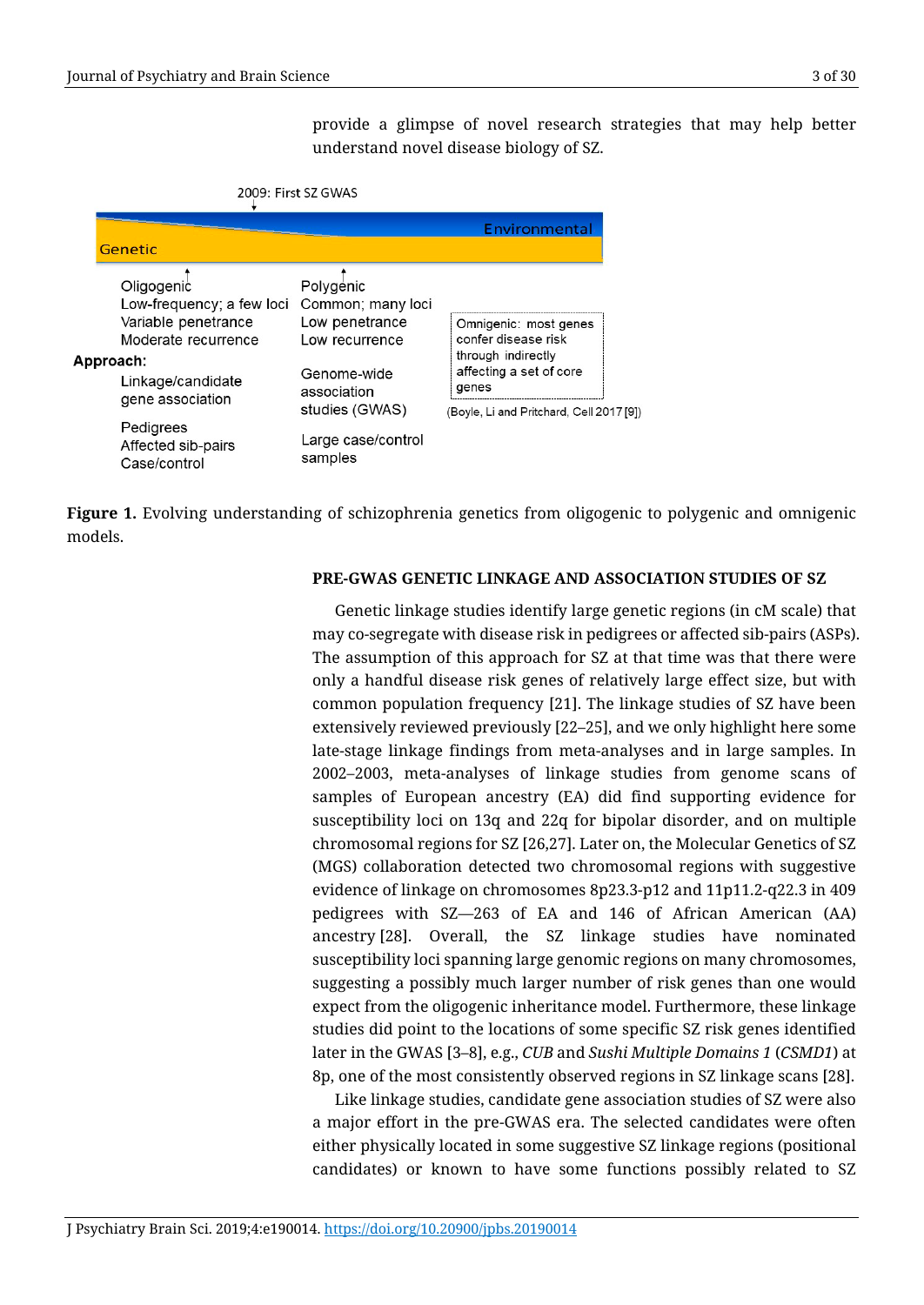(etiological candidates). These candidate gene studies often used very underpowered samples (either family-based or case-control) and unrealistic genetic models. In addition, because of the limited throughput of genotyping technology and the lack of information on linkage disequilibrium (LD) relationships between genetic markers at that time, these pre-GWAS candidate gene studies often analyzed a small number of genetic markers (mostly single nucleotide polymorphisms-SNPs). Thus, most candidate gene association studies reported inconsistent findings [29]. Although these pre-GWAS linkage and association studies did not lead to the identification of any specific SZ susceptibility loci or genes, the non-replications confronting the field highlighted the complexities of genomics in general, and of SZ genetics in particular. Some of the samples used in these pre-GWAS studies also contributed to build the foundation of large study cohorts that were essential to the later success of SZ GWAS, but the main GWAS samples in the US were built from the start for more ambitious, and ultimately more productive, genomewide association testing.

# **GWAS OF COMMON VARIANTS PRODUCE REPLICABLE FINDINGS OF SZ GENETICS AND UNCOVER POLYGENICITY AND PLEIOTROPY**

The success of SZ GWAS [3–8] was enabled by high throughput genotyping technology that allowed the assay of millions of common variations, and most importantly, in sufficiently large research samples. The combined analysis of three GWAS samples in 2009 (MGS, ISC, SGENE; 8008 cases, 19,077 controls) uncovered a genome-wide significant locus on chromosome 6p22.1 (the best SNP with a  $P = 9.54 \times 10^{-9}$ ) spanning the extended Major Histocompatibility Complex (MHC) region [3]. The landmark GWAS finding with MHC highlighted the importance of sharing data to increase statistical power, laying the scientific foundation and framework for the Psychiatric Genomics Consortium (PGC) to perform GWAS meta-analyses of SZ and other major psychiatric disorders. In 2014, with 36,989 SZ cases and 113,075 controls, the PGC (Phase 2) GWAS study of SZ identified 108 independent risk loci, spanning hundreds of genes [8] and the number of associated loci continues to grow [30], of which MHC remains to be the most strongly associated locus. Importantly, the GWAS findings supported a long-standing (although little appreciated for many years) polygenic hypothesis of SZ [16]. The International SZ Consortium (ISC) GWAS dataset first empirically tested this hypothesis using aggregate risk scores defined by sets of common variants with small effects (also known as a polygenic risk score, PRS) [4]. Since then, polygenic risk prediction continues to develop although it remains for now in the research, not the clinical, arena (reviewed in [31]).

Analyzing GWAS data sets of SZ and other common disorders also reveals substantial genetic pleiotropy (*i.e.*, the same genetic locus contributing to susceptibility to multiple phenotypes) between SZ and other disorders. An analysis of 25 brain disorder GWAS datasets (265,218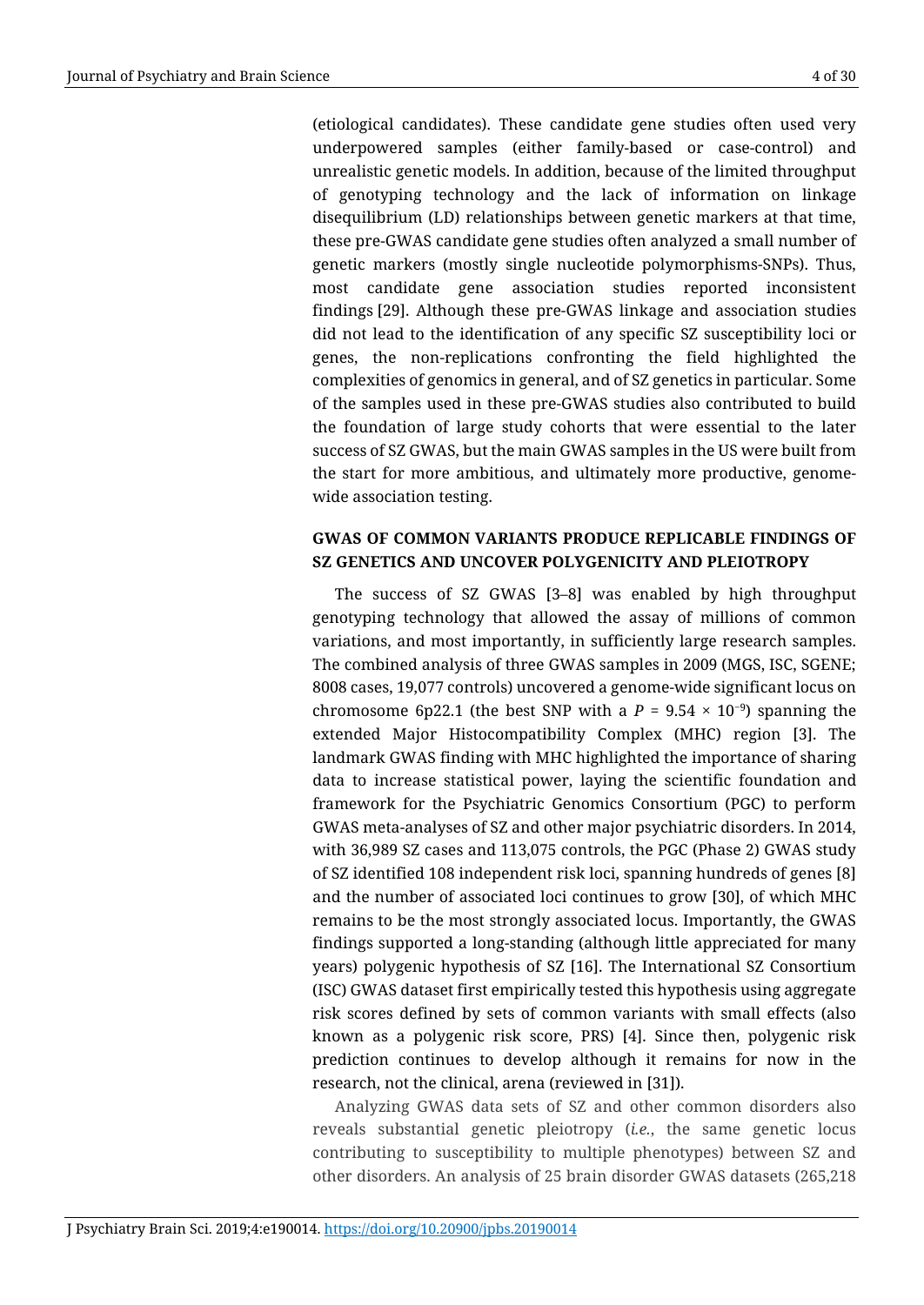patients and 784,643 controls) found that major psychiatric disorders substantially shared common variant risks between disorders and a number of brain phenotypes, but not with neurological disorders such as Alzheimer's disease [32]. A systematic analysis of genetic correlations between SZ and 172 medical, psychiatric, personality, and metabolomic phenotypes identified the strongest genetic correlation with bipolar disorder [33]. A joint analysis of genetic data consisting of 53,555 cases (20,129 bipolar disorder, 33,426 SZ) and 54,065 controls further identified 114 genome-wide significant loci implicating synaptic and neuronal pathways shared between the two disorders [34]. These observations are consistent with the known comorbidity and shared symptoms between these psychiatric disorders. As others have discussed [35], although they have distinct clinical diagnostic criteria, a shared or convergent biological causal pathway may have led to some common clinical symptoms across these psychiatric disorders.

In the presence of pleiotropic effects, it is challenging to fully distinguish genetic risk factors specific to one disorder from those from other disorders. Assuming the pleiotropic factors across disorders are true genetic associations, integration with data from functional genetic dimensions such as network-level multi-omics data, molecular and cellular phenotypes from iPSC-derived cellular models (see below), and physiological measurements at brain circuitry levels, hold the promise to contribute to disentangling disorder-specific signatures.

# **IMPLICATIONS OF RARE SZ RISK VARIANTS IDENTIFIED BY CNV AND WHOLE EXOME SEQUENCING STUDIES**

The full spectrum of SZ risk variants also includes rare and relatively highly penetrant ones. A number of rare and long (>100 kb, usually spanning multiple genes) genomic segments of duplications or deletions, *i.e.*, CNVs, were found strongly associated with SZ with a much larger effect size (odds ratios 2–70) than common SNPs [10–13], including 1q21.1, 2p16.3 (*NRXN1*), 3q29, 7q11.2, 15q13.3, distal 16p11.2, proximal 16p11.2, and  $22q11.2$ . Of these, the  $22q11.2$  deletion was well known to cause the 22q11.2 deletion syndrome (22q11DS), of which  $\sim$ 30% of the carriers develop SZ [36]. There was also a global enrichment of CNV burden in cases (21,094 SZ cases and 20,227 controls) [13]; however, the low odds ratio (~1.1) suggested that most of these CNVs did not contribute large effects for SZ risk. Furthermore, the rare CNVs can only explain 0.85% of the variance in SCZ liability [13]. On the other hand, due to their relatively large effect sizes, these rare CNVs provide a model where the disease relevance of cellular phenotypes is easier to interpret.

On an exome sequencing front, a recent meta-analysis of WES from 4133 SZ cases and 9,274 controls, together with *de novo* mutations (DNMs) in 1077 families, only identified one single gene, *SETD1A* that encodes an H3K4 tri-methyltransferase, harboring rare deleterious mutations (stopgain or frame-shifting) that were collectively associated with SZ with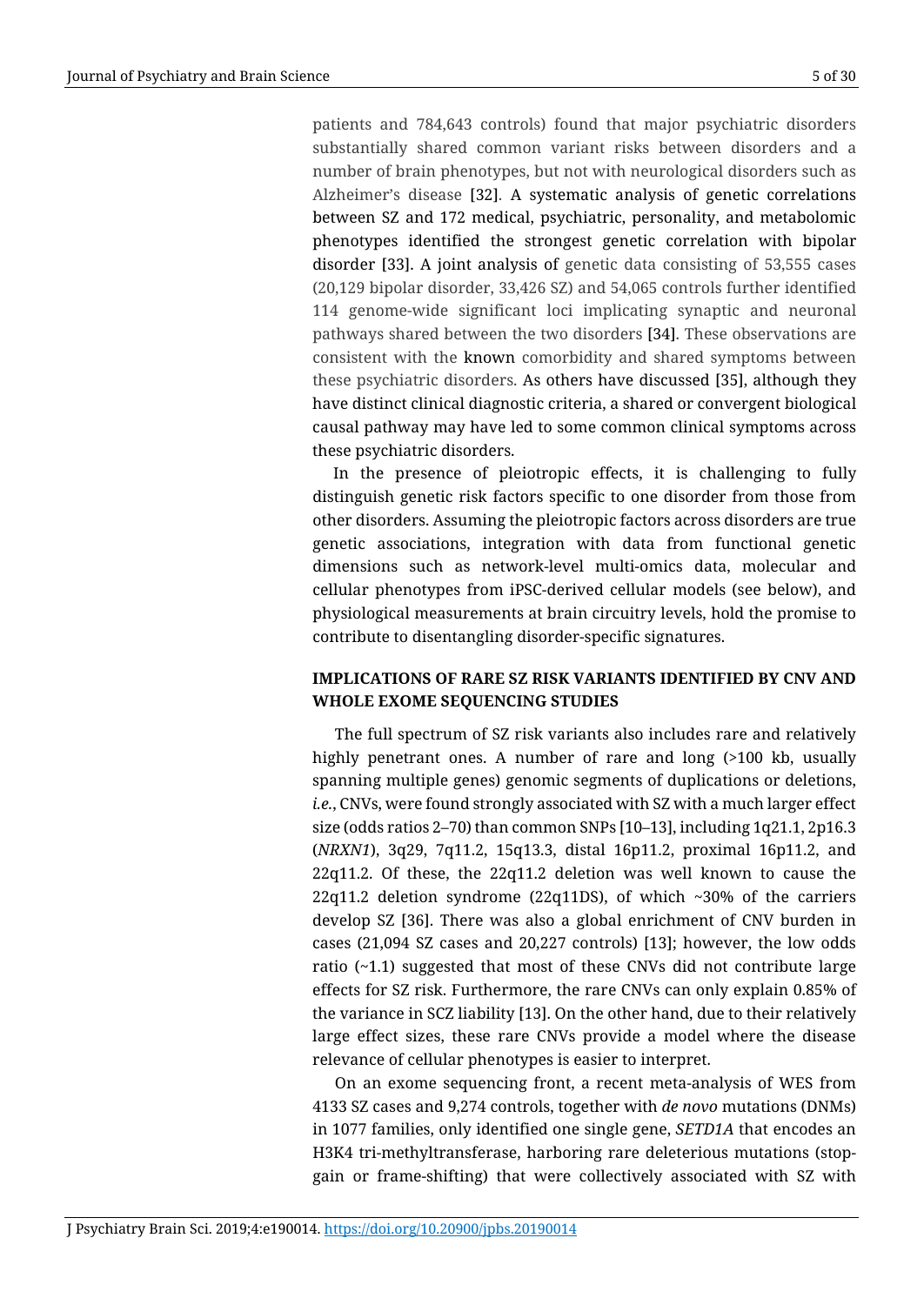genome-wide significance [37]. The currently available sequencing data thus does not seem to suggest that rare risk variants can explain much of the SZ risk variance. However, with future WES or WGS of SZ in much larger samples, the importance of the contribution of rare variants to the polygenic risk spectrum of SZ may evolve. With sufficiently large numbers of both common and rare variants, Fisher's additive genetic risk model of large numbers of variants of infinitesimal effect seems to give a good approximation to the total heritability of complex disorders [38]. Using the largest WGS sample of 21,620 unrelated individuals from the Trans-Omics for Precision Medicine (TOPMed) program, it has been recently shown that rare variants, particularly those in low LD with nearby SNPs, combined with the common GWAS variants, can explain the full genetic heritability estimated from pedigrees for complex traits like height and BMI [39].

It is noteworthy that although rare coding SNPs with low LD predicted to affect protein structure or function seem to individually explain much larger risk variance, other types of rare variants including synonymous coding and regulatory non-coding variants do explain a large share of disease risk [39]. This highlights the importance of functional interpretation of noncoding regulatory variants (see below sections) identified in WGS and coding synonymous variants identified in WES. Current WES efforts have been focusing on DNA variants that predict a structural change in a protein, *i.e.*, loss-of-function (LoF) variants or deleterious missense variants. However, there is also evidence that synonymous variants (or "silent" mutations), *i.e.*, those do not change protein sequences, may be functional through changing mRNA stability or preferred amino acid codon, affecting gene expression at various levels [40]. In this regard, we have previously shown that synonymous SNPs in *dopamine D2 receptor* (*DRD2*), a gene of psychiatric importance, can affect its mRNA stability and receptor protein synthesis [41–43]. Predicting functional synonymous variants identified from WES may thus open a very large potential source of DNA variation that could be relevant to common disorders, but this mechanism has remained largely unexplored until now.

With both rare and common risk variants as parts of the SZ risk spectrum, an intriguing question is whether SZ rare risk variants etiologically overlap with common risk variants. Joint analyses of SZassociated CNVs and common GWAS risk variants seemed to support an additive model of both types of genetic risk factors. Compared with controls, SZ subjects who carried the SZ-associated CNVs possessed an excess burden of common GWAS risk alleles [44]. While carrying higher PRS than controls, CNV-carrying SZ cases seem to have lower PRS than SZ cases without risk CNVs [45]. Therefore, both common and rare genetic risk factors constitute a complex genetic architecture of SZ, interactively influencing disease liability. For most rare risk variants, a polygenic common risk genetic background may provide a necessary threshold to enable their disease penetrance. This implies that modeling the functional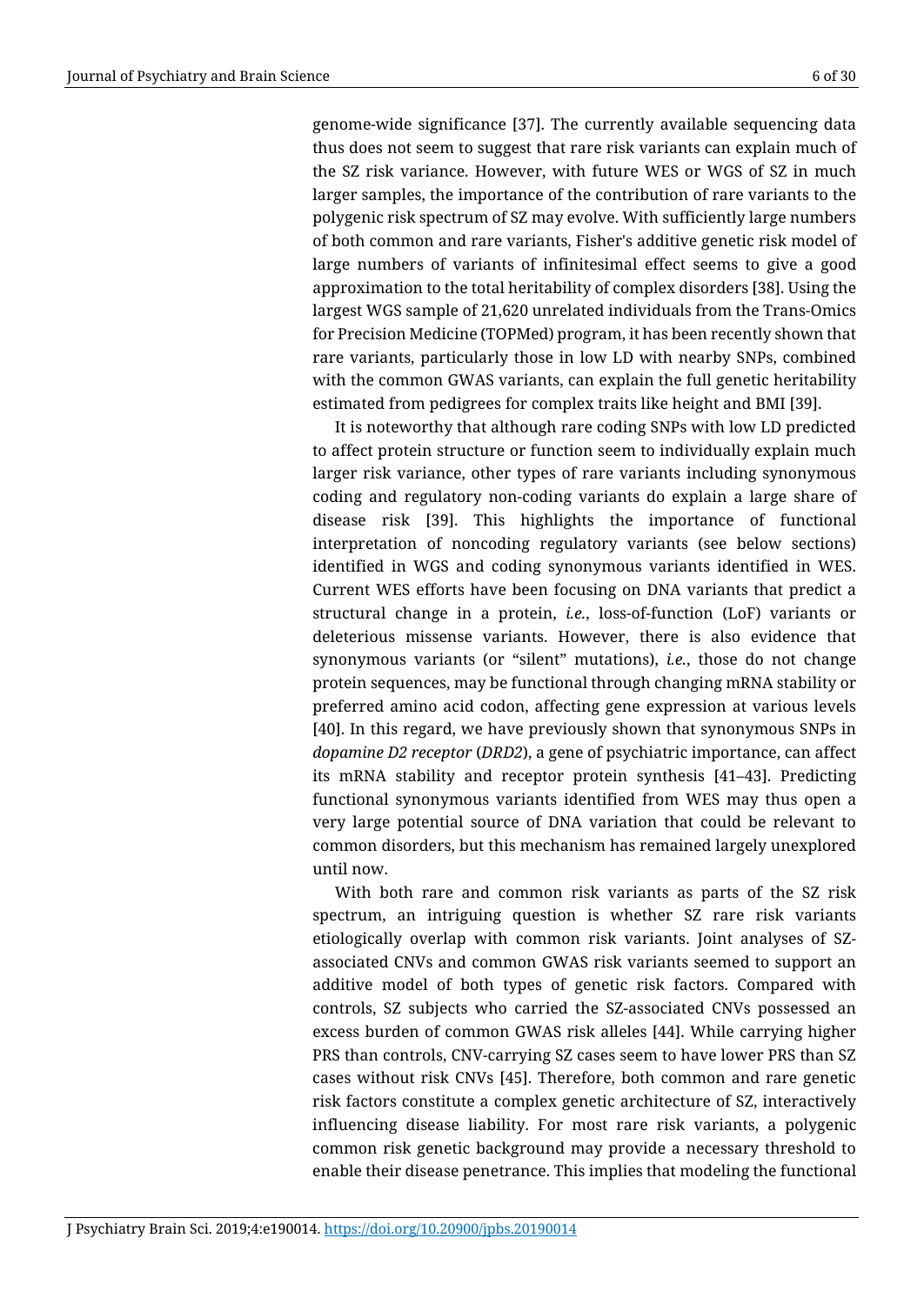effects of SZ rare risk variants in cellular models may need to be on genetic backgrounds with sufficient polygenic risk of SZ.

#### **MAIN BIOLOGICAL INSIGHTS INFORMED BY GENETIC FINDINGS**

From knowing very little about the chromosomal locations of disease risk loci a decade ago, over 100 replicable SZ risk loci have been reported by now. These genetic findings offer us an unprecedented opportunity to understand disease biology.

#### **Immune Hypothesis—MHC, C4A and Synapse Pruning**

The MHC region, containing a high density of immune-related genes, shows the strongest association in SZ GWAS, supporting a long-standing immune hypothesis of SZ [46]. A Danish registry study also concluded that autoimmune disorders increase the risk for SZ [47]. The MHC region has also been implicated by GWAS in multiple common immune diseases, including type 1 diabetes, multiple sclerosis, Crohn's disease, and rheumatoid arthritis (see review [48]). Even without considering the MHC region, SZ-GWAS-implicated genes are also enriched in key immune processes such as TGF-β signaling, B-cell activation, and T-cell activation [8]. Cytokines play roles in cytotoxicity and apoptosis, and influence neurotransmitter systems [49,50] that are implicated in the pathophysiology of SZ. Large transcriptomic studies have also strongly implicated immune system genes as being enriched for differential expressed in SZ [51–53].

Recently, common alleles of *complement component 4A* (*C4A*) have been proposed to underlie some of the GWAS signal at the MHC region [54], in itself, a locus of small effect. Higher copy number of *C4A* has been reported as associated with increased expression in SZ postmortem brains [54]. Because of the known pivotal role of complement signaling in microgliamediated synapse pruning in the developing mouse brain, *C4A* was postulated to be important in the synapse pruning process of human brain during late adolescence and early adulthood [55], a hypothesis also proposed for other psychiatric disorders (for example, see [56]). Most recently, this hypothesis was tested in an iPSC-derived *in vitro* model of microglia-mediated synapse engulfment, showing that *C4A* is associated with increased neuronal complement deposition and synapse uptake in SZ-derived microglia and reduced neuronal synaptic proteins [57]. Pending replication of its multiple aspects, the *C4A* hypothesis of SZ holds the promise of unravelling new pathophysiological mechanisms.

Although microglia are not a cell type that is so genetically relevant to SZ (*i.e.*, enriched for genetic risk factors of SZ)[58], the *C4A* finding highlights the importance of microglia in synapse pruning in SZ. Microglia are a residual immune cell type in the brain, mediating brain immune responses, facilitating brain maturation through synapse pruning, and clearing up cellular debris and dead neurons via phagocytosis. It has been shown that classical antipsychotics affect microglial cells and astrocytes in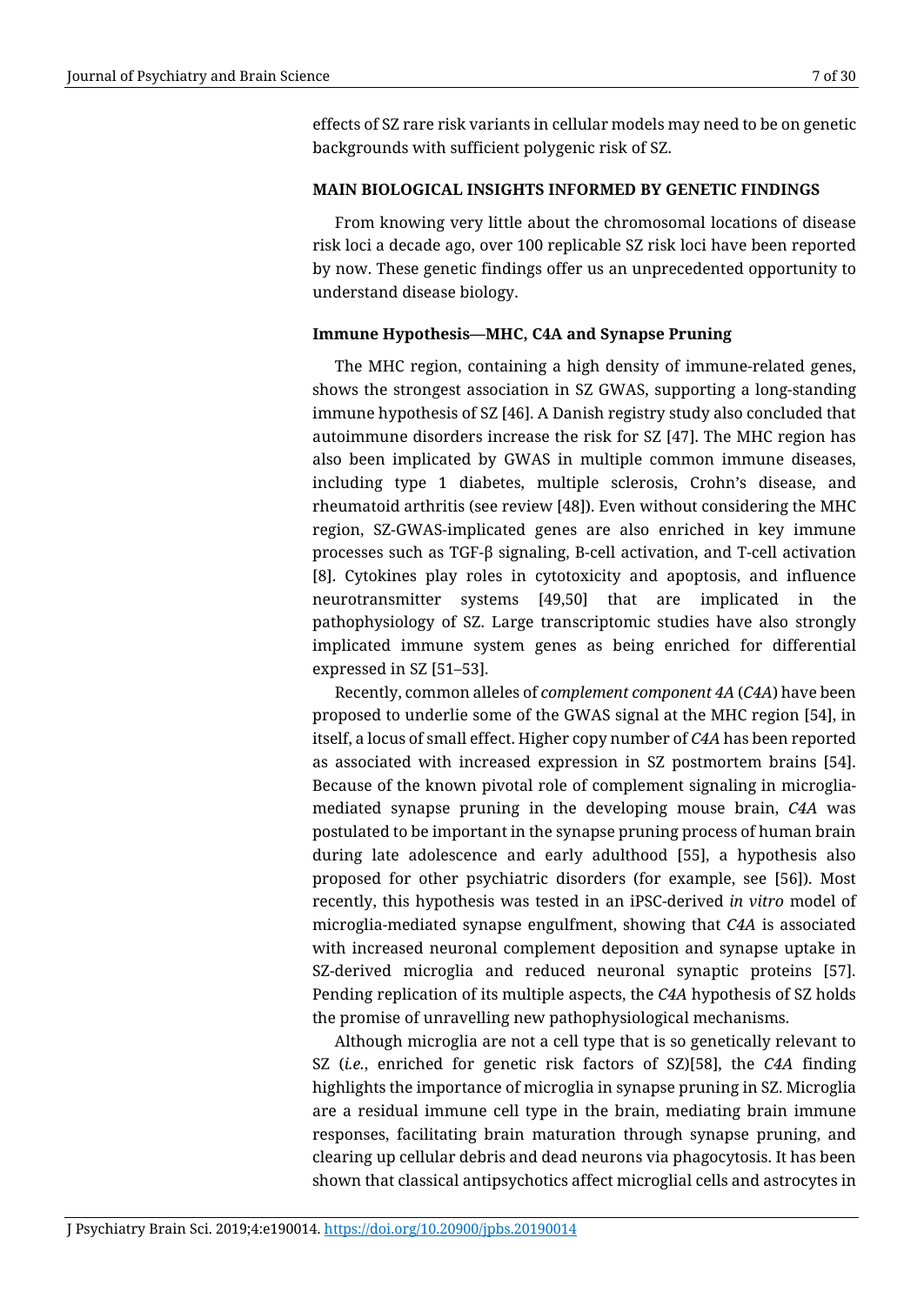the central nervous system partly through the modulation of the expression of *cyclo-oxygenase-2* (*COX-2*) [59,60]. There is also growing evidence from clinical studies with COX-2 inhibitors that points to favorable effects of anti-inflammatory therapy in SZ [59,60]. Most recently, type I interferon was shown to activate the synapse pruning function of microglia in lupus-prone mice, suggesting a mechanism underlying the prevalent neuropsychiatric conditions in patients with systemic lupus erythematosus [61].

# **Dopaminergic Neurotransmission**

The hyperdopaminergic hypothesis of SZ rests on the observation that psychotogenic stimulants such as methamphetamines lead to elevated brain dopamine (DA) levels and can cause psychosis [2,62–69] and that most commonly used antipsychotic drugs that were developed five decades ago for treating the positive symptoms of SZ target DRD2. Thus, the SZ GWAS association at the *DRD2* locus appears to be congruent with the idea that leveraging GWAS hits, despite of their small effect sizes could lead to the identification of more effective new drug targets for treating SZ.

However, DA has multiple different mechanisms of action. With B-cell transformed lymphoblastoid cell lines (LCLs) as a cellular model, we carried out DA cellular stimulation and analyzed the DA-induced transcriptomic differences between 514 SZ cases and 690 controls [51,70]. We found that the set of genes differentially expressed in DA-stimulated LCLs between SZ cases and controls were enriched for genes related to immune processes and apoptosis as well as mitochondrial oxidative phosphorylation, suggesting that DA may play a role in SZ pathogenesis through modulating those systems [51,70]. Moreover, the DA-induced SZassociated differentially expressed genes also showed a trend towards enrichment of genes near genome-wide significant SZ loci and with genes spanned by SZ-associated CNVs [51,70], suggesting a potential link between the implicated DA pathway and other genomic risk factors. However, LCLs as a cellular model has its obvious limitations, *i.e.*, furtherremoved from brain that is presumably the most relevant tissue for SZ, and a future DA perturbation experiment in a more disease relevant iPSCderived neural model may thus shed light on how DA and *DRD2* function in conferring SZ risk. Finally, it is noteworthy that the putative causal variant(s)/gene(s) at the *DRD2* locus, like for most other SZ risk loci, have not been established. It thus remains possible that some other genes such as *neural cell adhesion molecule 1* (*NCAM1*) that is ~180 kb away from *DRD2*, rather than *DRD2* itself, may be the actual "causal" gene at this GWAS locus.

#### **Glutamatergic Neurotransmission**

Both SZ GWAS and WES studies lend stronger support to abnormal glutamatergic neurotransmission than to the dopaminergic hypothesis in SZ. More GWAS-implicated genes seem to be involved in glutamatergic neurotransmission than other neurotransmitter systems. Out of 108 SZ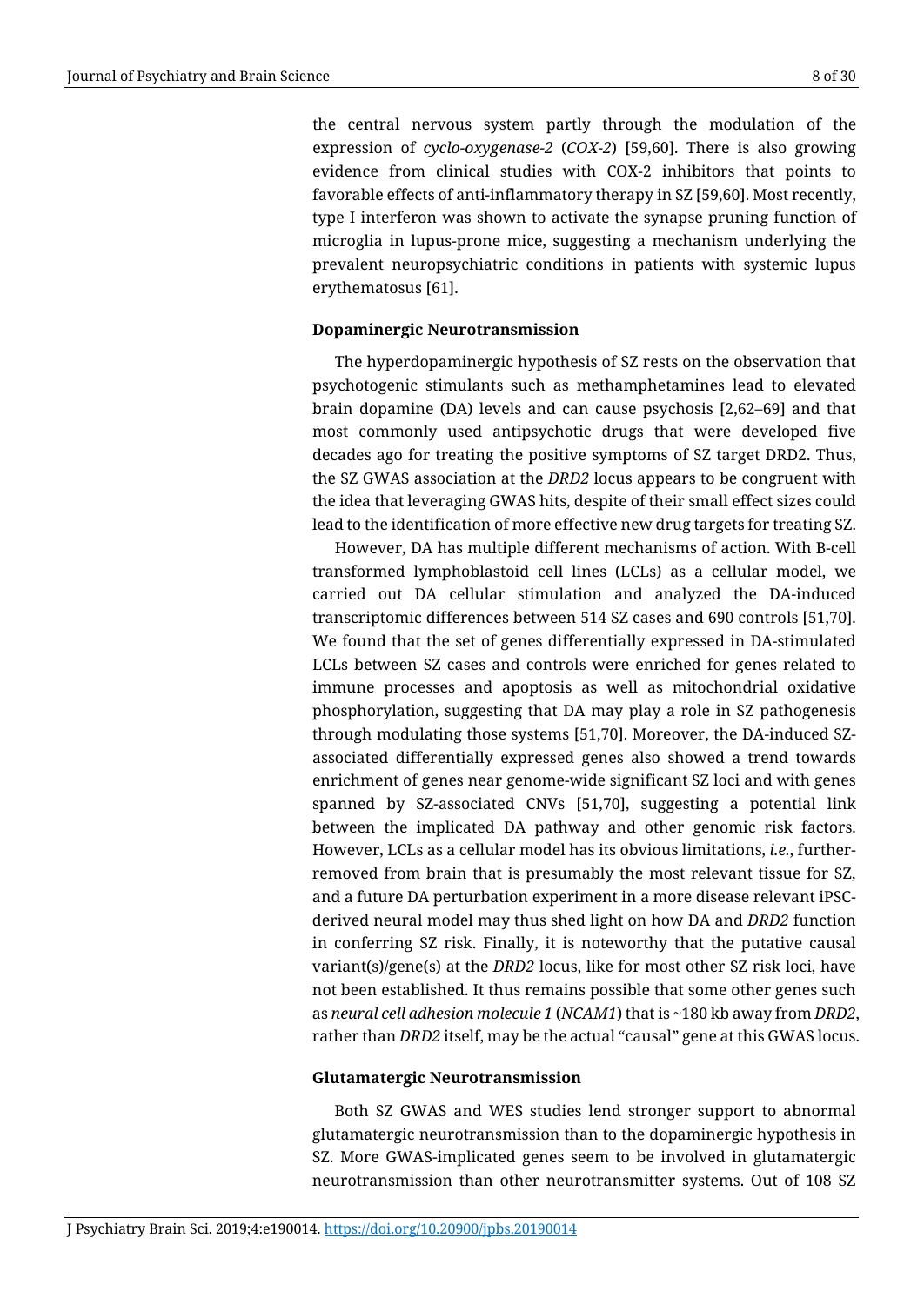risk loci, at least eight contained genes related to synapses or excitatory neurotransmission (*CLCN3*, *GRIA1*, *ELFN1*, *CALHM1*, *CACNA1C*, *GRIN2A*, *SRR*, and *CACNA1I*). Collectively, gene set analysis of the GWAS-implicated genes of three major psychiatric disorders (SZ, major depression, and bipolar disorder) identified glutamatergic synaptic neurotransmission as one of the most enriched gene pathways [71].

WES [72,73] and CNV studies [12] also strongly support the role of abnormal synaptic plasticity and glutamatergic neurotransmission in SZ. Exome sequencing in 2,536 SZ cases and 2,543 controls suggest that rare disruptive mutations were enriched in gene sets related to voltage-gated calcium ion channel and the signalling complex formed by the activityregulated cytoskeleton-associated scaffold protein (ARC) of the postsynaptic density [72]. Exome sequencing also identified that DNMs were overrepresented in glutamatergic postsynaptic proteins comprising ARC protein and *N*-methyl-p-aspartate receptor (NMDAR) complexes [73]. For CNVs, there is an increased burden of the largest CNVs (>500 kb) in genes present in the postsynaptic density [12]. Gene pathway analyses of SZ-associated CNVs also supported the enrichment of genes related to synaptic functional and neurobehavioral phenotypes in the mouse [13].

These genetic findings converge with previous pathophysiological knowledge of the abnormalities of synaptic neurotransmission in SZ, mostly from post-mortem brain studies. SZ patients show a reduction of cortical grey matter volume and thickness, as well as reduced functional cortical connectivity [74–77]. Reductions in dendritic spine density on cortical pyramidal neurons are thought to directly contribute to these abnormalities [74,75,78,79]. Overall, these post-mortem studies are heterogeneous, often with small sample sizes. A recent study aiming to link observed abnormal glutamatergic neurotransmission to specific SZ GWAS genes in a zebrafish model carrying mutant orthologs of 132 SZ GWAS genes reinforced the possible contributions of genes and pathways related to glutamatergic neurotransmission (*gria1*, *grin2a*, *elfn1*, *clcn3*), calcium channel function (*cacna1c*, *cacn2b*), neurodevelopment (*bcl11b*, *foxg1*, *mir137*, *tcf4*, *gpm6a*), and complement regulation (*csmd1*) to SZ risk [80]. Further study on the relevance of each of these individual GWAS- or WESimplicated SZ risk genes or pathways to SZ in disease-relevant human cell types and animal models might lead to deeper insight into understanding molecular and cellular causal mechanisms of these genetic findings related to glutamatergic neurotransmission.

# **Abnormal Chromatin Modification as a Plausible Novel Causal Mechanism**

Both GWAS and WES provide supporting evidence for the involvement of chromatin modifications in SZ. Common SNPs at *Bromodomain containing 1* (*BRD1*) on 22q13.33 approached genome-wide significance (*P* =  $3.31 \times 10^{-7}$ ) in the PGC2 SZ GWAS [8] and reached genome-wide significance by using an Empirical Bayes statistical approach [81]. Gene set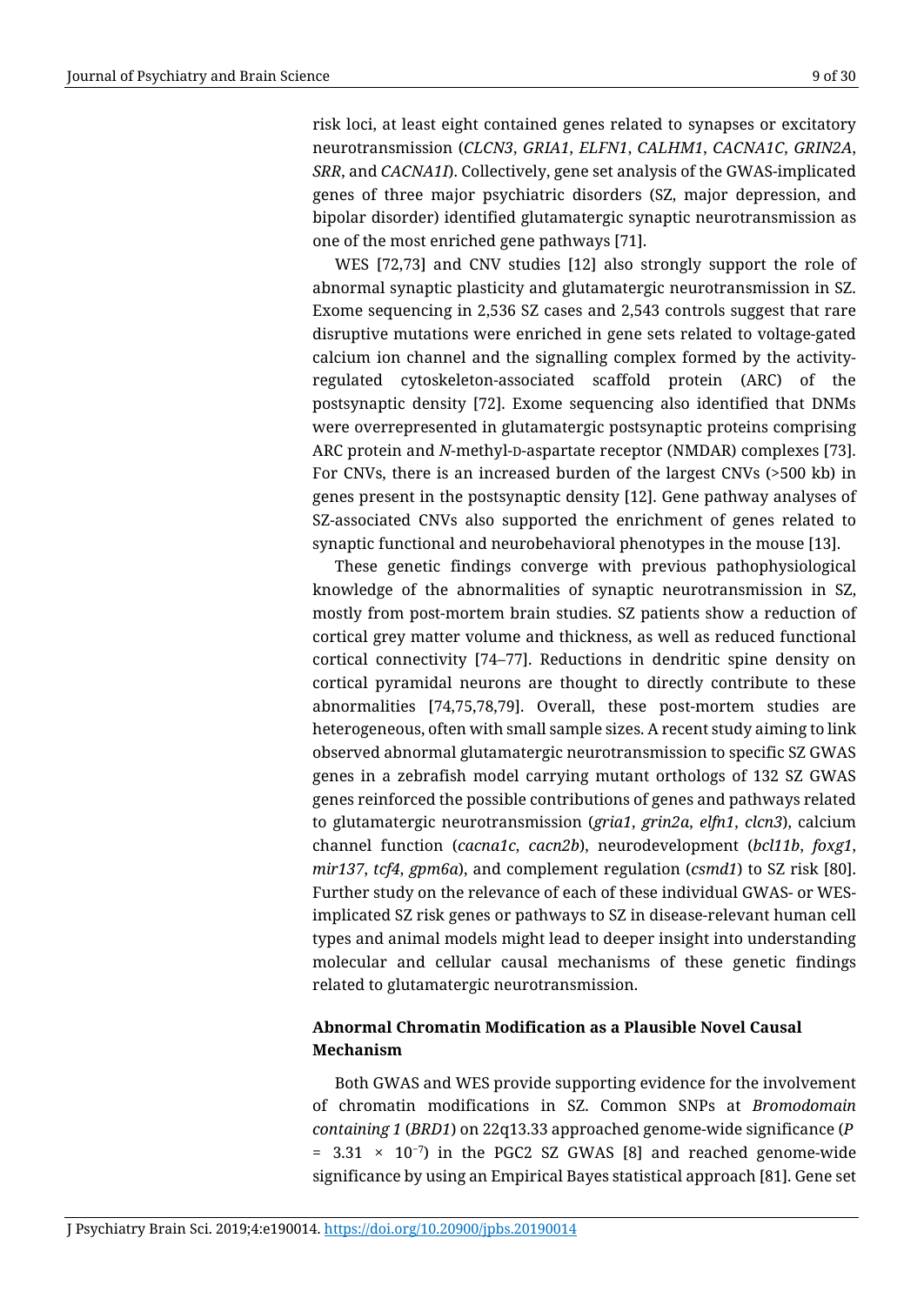enrichment analyses of common SZ risk variants from GWAS, CNVs, and rare risk variants from sequencing have strongly suggested abnormal chromatin remodeling and modification to be among the most relevant disease mechanisms for SZ. By analyzing GWAS-implicated genes in 60,000 participants for three major psychiatric disorders (SZ, major depression, and bipolar disorder), PGC identified the histone methylation process as the most enriched gene pathway [71].

Consistently, analyzing genes harboring rare SZ-risk variants identified in WES also strongly supports the etiological role of chromatin remodeling and histone modifications in SZ. DNMs identified in 57 trios with sporadic or familial SZ were found specifically enriched in genes (*CHD8*, *MECP2*, and *HUWE1*) involved in epigenetic regulation (DNA methylation and chromatin structure) of transcription, suggesting the importance of chromatin modification as a risk mechanism for SZ [82]. Collectively, nonsense DNMs were significantly enriched among a set of 419 genes characterized by domains highly specific to chromatin modification and more importantly, there was an overall significant over-representation of genes involved in chromatin organization [82]. WES of SZ in much larger datasets also supported the importance of chromatin modification in SZ pathogenesis [83], and a meta-analysis of WES from 4,133 SZ cases and 9274 controls, together with DNMs in 1,077 family trios and CNVs from 6882 cases and 11,255 controls, further concluded that several gene sets enriched for rare coding variants were all related to chromatin modification and organization [37]. With the currently available WES datasets, the only individual gene that has rare LoF variants (in aggregate) associated with SZ at genome-wide significance is *SETD1A* that encodes H3K4 trimethyltransferase [84,85]. Given that H3K4me3 is a key epigenomic mark for active promoters for gene expression, a dysfunctional *SETD1A* is expected to cause haploinsufficiency of genes essential for many biological processes. A recent study found *SETD1A* can affect H3K4me3 levels and β-catenin expression, which may be important for regulating stem cell self-renewal, neural progenitor cell (NPC) proliferation, and neurogenesis [86]. Given the relatively high penetrance of LoF mutations in *SETD1A*, identifying the specific targets of *SETD1A* in neuronal cells and the brain-specific roles of *SETD1A* may help establish a causal link between chromatin signaling and SZ pathogenesis.

As for CNVs, given that large chromosomal deletions and duplications are known to affect specific 3D chromatin topologically associating domains (TADs) [87,88], it is conceivable that some SZ-associated CNVs may confer disease risk through impairing local or distal chromatin architecture, and subsequently altering expression of a cluster of genes within or outside the CNV region. Indeed, observations on the SZassociated 22q11.2 deletion strongly suggest the possible involvement of chromatin modifications and remodeling in SZ. 22q11.2 deletion-carriers vs. controls exhibited differential genome-wide chromatin interaction profiles, with some long-range or *trans*- (*i.e.*, in other chromosomes)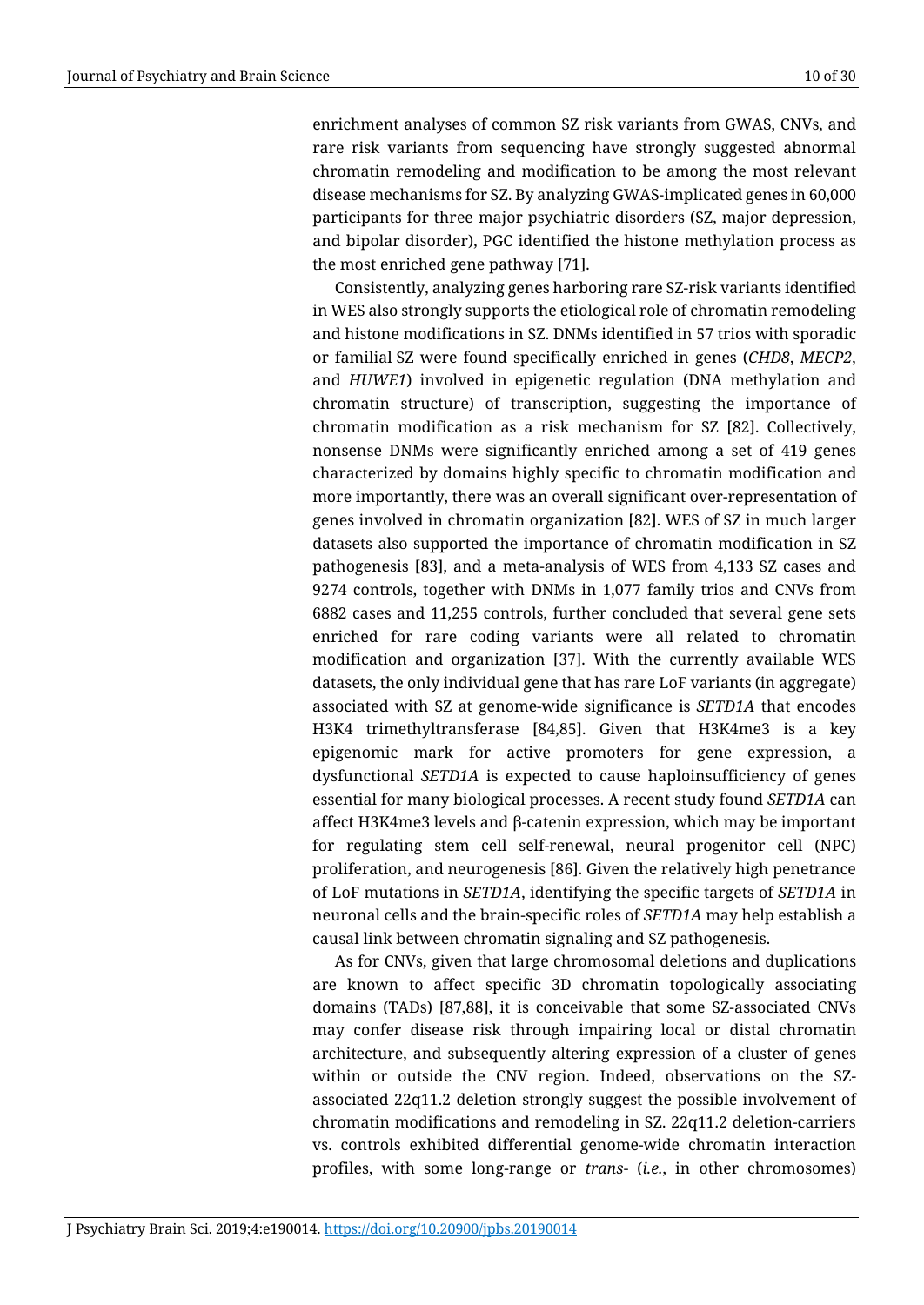chromatin interactions anchored with the deletion region observed in controls but absent in deletion-carriers [89]. Consistent with the observed long-range chromatin interaction mediated by the 22q11.2 deletion region (of note, the locus conveying the highest risk for SZ), a recent transcriptomic study of SZ-associated rare CNVs in LCLs identified abundant gene expression changes (~500 genes) outside of the 22q11.2 deletion region, and these genes were highly enriched with gene ontology (GO) terms related to chromatin modification and organization [90]. The broad transcriptomic effects of the 22q11.2 deletion may be attributed to the CNV-induced changes of 3D chromatin TADs [87,88]. Alternatively, it may be also due to some specific genes within the 22q11.2 region, e.g., the histone chaperone, *HIRA*, which can interact with *SETD1A*. Therefore, the 22q11.2 deletion (and possibly other large SZ-associated CNVs) may have widespread effects on chromatin organization, which may contribute to the high penetrance of the CNV as well as its inherent phenotypic variability.

By integrating SZ GWAS data and human brain and/or neuronal transcriptomic data, our recent gene network analyses also suggest the possible pathogenic role of chromatin modifications [91]. Using RNA-Seq data on postmortem dorsolateral prefrontal cortex (DLPFC) from SZ patients and control subjects, we deconvolved the transcriptional network to identify SZ-associated master regulators (MRs) that mediate expression of a large body of target genes. Two top candidate SZ-associated MRs, *TCF4* (a leading SZ risk locus implicated by SZ GWAS) and *HDAC9*, may both function through affecting histone modifications: approximately 77% of the *TCF4*-binding sites overlapped with the H3K27ac marks in the genome [92], while *HDAC9* itself is a histone deacetylase that potentiates hippocampal-dependent memory and synaptic plasticity [93,94]. These results highlight the relevance of chromatin modification to SZ pathogenesis.

Altogether, data from SZ GWAS, SZ-associated brain transcriptomic gene networks, and SZ-associated rare variants (SNPs and CNVs) strongly suggest that chromatin modification may act as an epigenetic regulatory hub in certain core SZ gene networks. Of all the plausible biological disease mechanisms informed by SZ genetic findings, chromatin modification represents a novel and powerful one. This is because chromatin modification presumably affects many genes in many cell types across different developmental stages. The importance of such an epigenomic feature in conferring SZ risk is in accordance with the long-standing hypothesis that environmental risks for SZ occur at critical periods early in development, such as maternal malnutrition seen in the Dutch Hunger Winter and Chinese famine studies [95]. The early developmental stage is a time when the epigenome is particularly labile and is correlated with rapid cell replication, differentiation, and tissue specification. A better understanding of the SZ-associated differential chromatin modifications and their genetic control will help establish the causal link between abnormal chromatin modification and cell type or developmental stage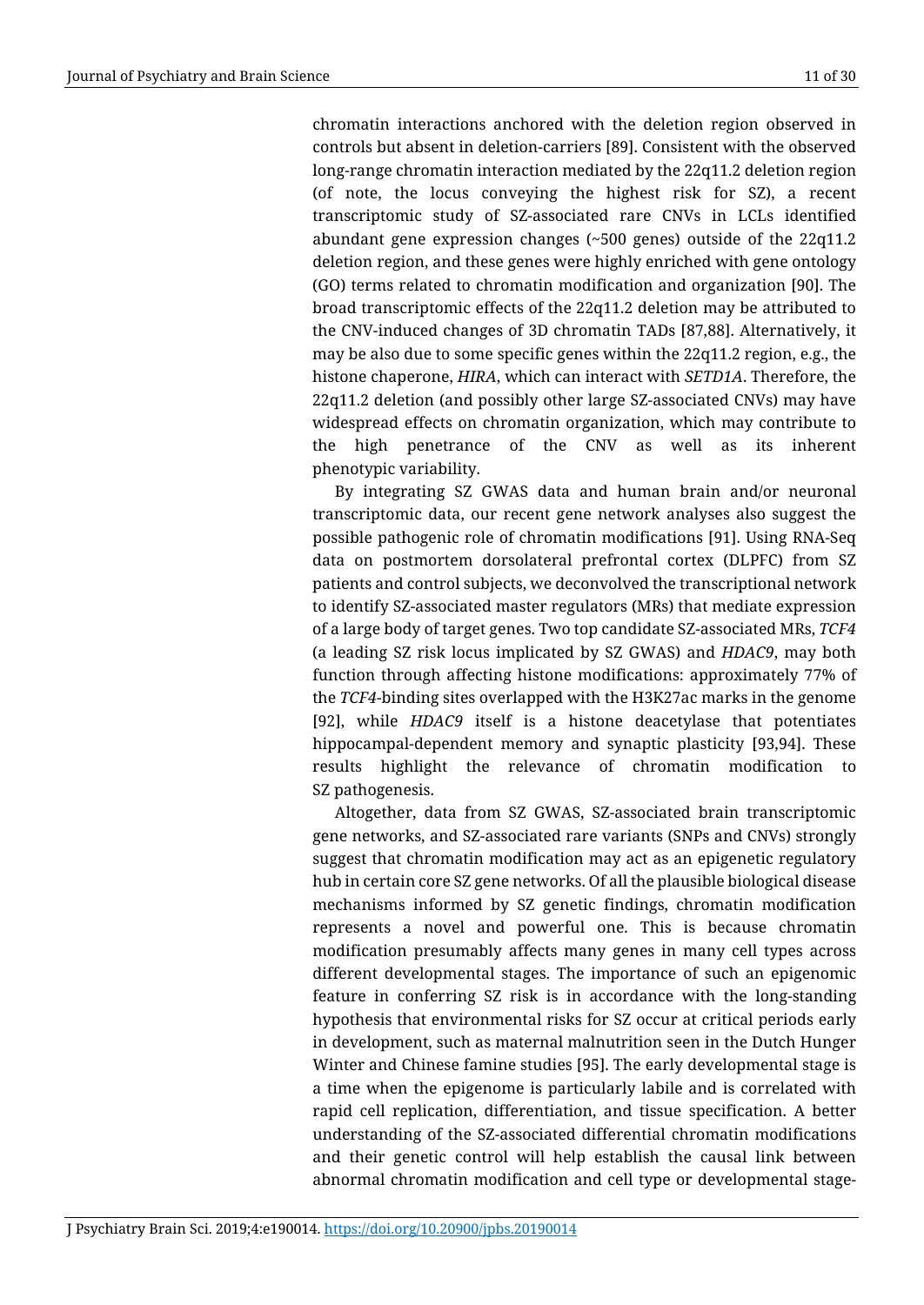specific gene expression changes that lead to disease phenotypic manifestation.

### **CHROMATIN MODIFICATIONS AND GENETIC CONTROL IN SZ**

Chromatin consists of units of nucleosomes with segments of double stranded DNAs wrapping around histones. Chromatin states and modifications strongly influence gene expression. We discuss below the main chromatin modifications relevant to SZ, which include DNA methylation, histone acetylation, and histone methylation.

# **DNA Methylation**

Methylated DNA regions are often associated with repressed transcription, likely mediated by weakening transcription factor (TF) binding and/or altering the chromatin state. DNA methylation influences transcriptional regulation, genomic stability, chromatin structure modulation, and development [96]. As one of the major epigenetic modifications, the role of DNA methylation has been extensively studied in peripheral blood [97] and postmortem brain tissues [98] for neuropsychiatric disorders, including SZ. Compared to studying blood cells, a genome-wide methylation study in postmortem DLPFC (191 SZ cases and 335 controls) presented more biologically meaningful supportive evidence for aberrant DNA methylation in SZ [98]. A total of 2104 CpG sites showed significant differential methylation, and genes flanking these SZ-associated loci were significantly enriched for embryonic development, cell fate commitment, and nervous system differentiation. These large-scale genome-wide methylation studies in SZ suggest a possible role of aberrant DNA methylation in the disease etiology.

The differences of DNA methylation between SZ patients and controls may be attributed to both non-genetic factors and an individual's genetic makeup. Abundant genetic variants are found associated with DNA methylation, *i.e.*, methylation quantitative trait loci (meQTLs), which in the brain have suggested a direct mechanistic link to disease biology for some specific disease risk variants [99,100]. For instance, Jaffe and colleagues identified 4.1 million significant meQTLs and found that ~60% of genomewide significant SZ loci had a risk or proxy SNP that was a meQTL. In another study of 166 developing human fetal brains, Hannon and colleagues identified abundant meQTLs that were highly enriched  $(\sim4\text{-fold})$ for genome-wide significant SZ risk variants [100]. Altogether, the differential DNA methylation between SZ cases and controls and the enrichment of brain meQTLs for SZ GWAS risk variants support the possible pathophysiological relevance of DNA methylation to SZ. However, because of SNP LD, an meQTL also associated with SZ may not be the causal SNP itself. The interpretation of the mechanistic link between DNA methylation and causal SZ variants thus remains a challenge.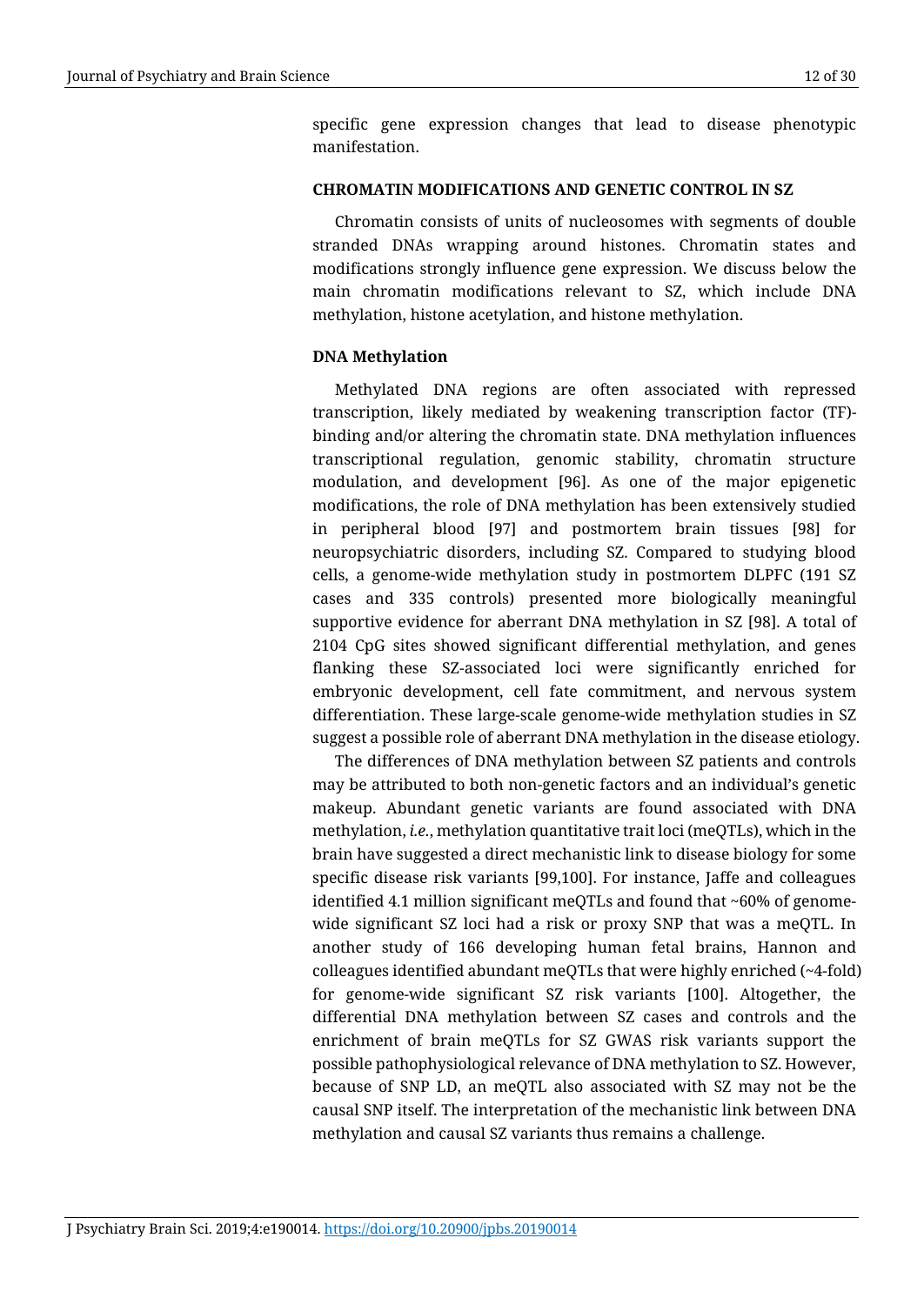# **Histone Methylation**

Histone methylation mostly occurs at lysine (K) positions of H3 or H4, resulting in various types of histone marks with diverse functions that can cause transcriptional activation or repression, depending on the positions of the methylated K residue and the number of added methyl groups. Abnormal histone methylation of some specific loci in SZ has been demonstrated in human post-mortem brains [101,102]. Furthermore, SZassociated H3K4 methylation changes of hundreds of loci were reported in immature neurons derived from olfactory epithelium cells of a very small number of SZ cases/controls  $(n = 4)$  [103]. It remains to be tested whether there are SZ-associated differential histone methylations at a genome-wide scale in relatively large and disease-relevant cells/tissues.

The strongest supporting evidence for the involvement of histone methylation in SZ is the association of rare LoF mutations in *SETD1A* in aggregate with SZ [84,85], a gene that encodes part of a H3K4 trimethyltransferase complex. As discussed above, the SZ-associated heterozygous LoF mutations in *SETD1A* are expected to cause ~50% reduction of *SETD1A* and impair H3K4 methylation. However, mutant mice carrying a heterozygous LoF mutation in *Setd1a,* despite exhibiting alterations in axonal branching and working memory deficits, did not show significant alteration of global brain H3K4me3 [104]. This suggests that the heterozygous mutant-associated biochemical change of histone methylation may have been compensated by other homologous genes such as *SETD1B;* alternatively, *SETD1A* may function through other pathways in brain. Future study on how *SETD1A* can affect SZ-relevant cellular phenotypes in human neuronal models may help determine whether H3K4me3 is impaired by SZ-associated *SETD1A* mutations during early neurodevelopmental stages.

# **Histone Acetylation and Deacetylation**

Histone acetylation and deacetylation are modulated by histone acetyltransferases (HATs) and histone deacetylases (HDACs), respectively. The former is associated with a more open chromatin and active transcription, while the latter often leads to a more condensed chromatin and transcriptional repression. Earlier studies of histone acetylation in SZ were performed in both blood cells and post-mortem brain tissue from very small samples. The baseline levels of H3 K9/K14 acetylation in blood cells were lower in SZ cases than in controls [105]. Consistent results were also found in post-mortem brain tissue, showing that the histone H3 K9/K14 at the promoters of some SZ candidate genes were hypoacetylated in SZ [106]. Although there has been no systematic investigation of abnormal histone acetylation in a large number of SZ post-mortem brains, a recent genome-wide histone acetylation study on autism spectrum disorder (ASD)[107] may provide some insights into SZ, given the genetic correlation between SZ and ASD [32]. Profiling the histone acetylation,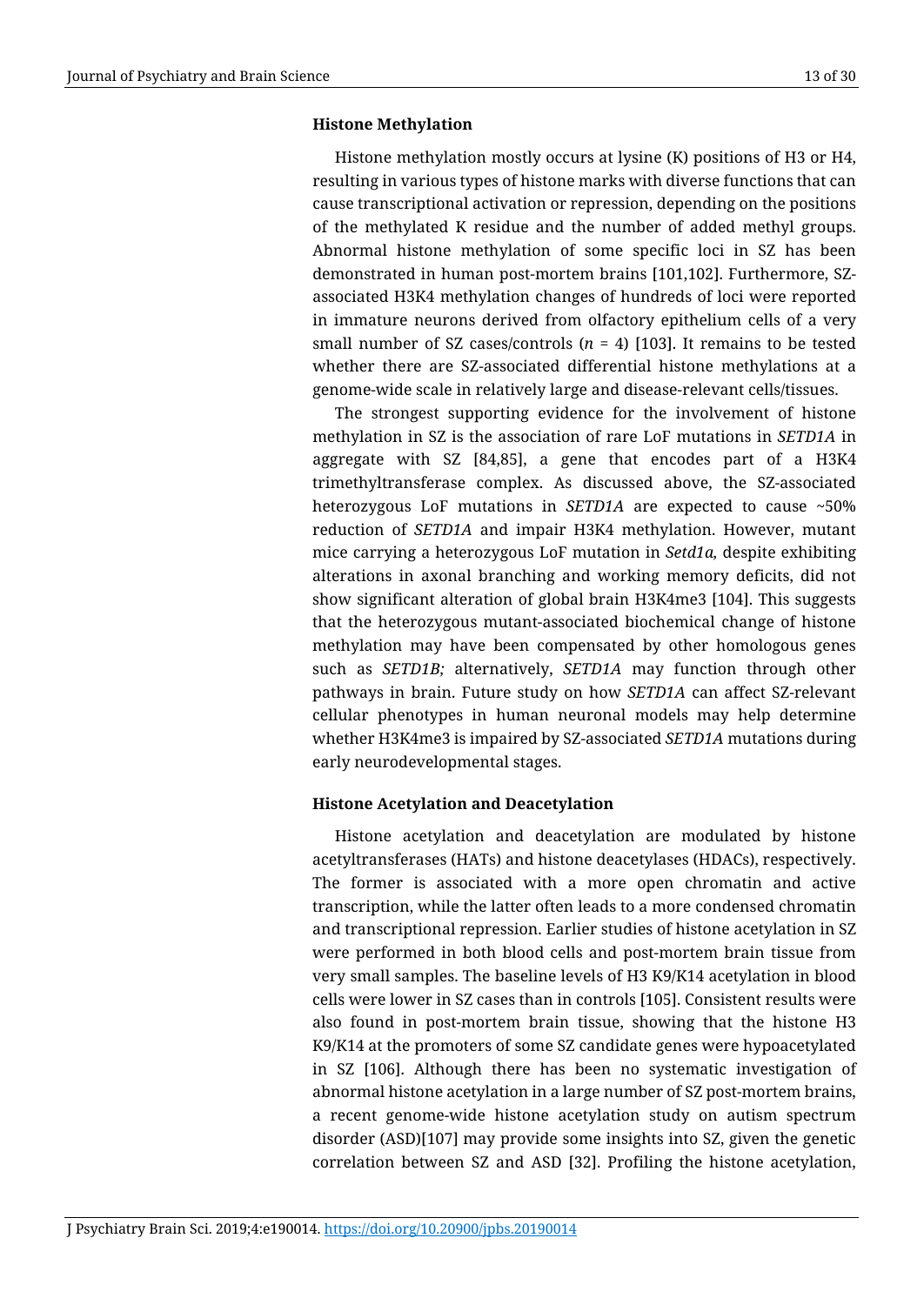H3K27ac (mark of active enhancers), in 257 postmortem brain samples of ASD patients and matched controls, identified a common acetylome signature for >5000 *cis*-regulatory elements in the prefrontal and temporal cortex [107]. Furthermore, some of the brain histone acetylation quantitative trait loci (haQTLs) overlap with putative causal variants for SZ and ASD (e.g., rs4765905 in *CACNA1* and rs8054791 in *GRIN2A*) [107]. Notably, ~77% of the binding sites of *TCF4*, a TF encoded by a leading SZ GWAS risk gene, overlap with the H3K27ac region [92], suggesting possible convergence between *TCF4* and a seemingly non-specific histone modification pathway.

# **2D and High-Order (3D) Chromatin Structures**

Some parts of the mammalian genome are open with loosely organized euchromatin, which is associated with active transcription. Open chromatin is correlated with epigenomic histone modifications associated with active enhancers and promoters (e.g., H3K4me1 and H3K4me3) [108– 112], thus a versatile index of regulatory sequence elements. Open chromatin has been recently studied for its relevance to SZ in both human brains and neurons derived from hiPSC. Fullard and colleagues first applied ATAC-seq (Assay for Transposase-Accessible Chromatin using sequencing) to map open chromatin region (OCR) profiles in sorted neuronal and non-neuronal nuclei isolated from frozen postmortem human brain [113]. They found enrichment for SZ risk genes in both neuronal and non-neuronal OCRs, with neuronal OCRs showing higher enrichment (2-fold *vs* 1.6-fold). With hiPSC-derived relatively purer excitatory neurons as a cellular model, we have also recently mapped global OCRs by ATAC-seq and found that neuronal OCRs are enriched for GWAS-implicated SZ risk variants [114]. Co-localization of SZ GWAS variants with neuronal OCRs can narrow down putatively functional SZ risk variants to  $\sim$ 100 SNPs that are within neuronal OCRs that flank TF binding sites [114]. At a leading SZ risk locus spanning *MIR137*, we showed that the risk allele of common GWAS risk SNP rs1198588 was associated with altered *MIR137* promoter chromatin openness, reduced *MIR137* expression, and accelerated neuronal maturation [114]. These studies thus suggest that noncoding GWAS risk variants in OCRs may impact the neurodevelopmental aspect of SZ.

Because the mammalian genome is a 3-dimensional (3D) structure, it is expected that the physically interacting chromatin domains can coordinate cellular gene expression programs [115]. The 3D chromatin structure encodes the functional relationship between a *cis*-regulatory DNA sequence element and its distal target genes. The relevance of 3D chromatin structure to SZ has been recently shown by studying how brain 3D genome mediates the effect of putatively functional risk variants and their target genes in SZ GWAS loci. Through analyzing the genome-wide chromatin conformation capture by high throughput sequencing approach (*i.e.*, Hi-C) in developing human cerebral cortex, Won and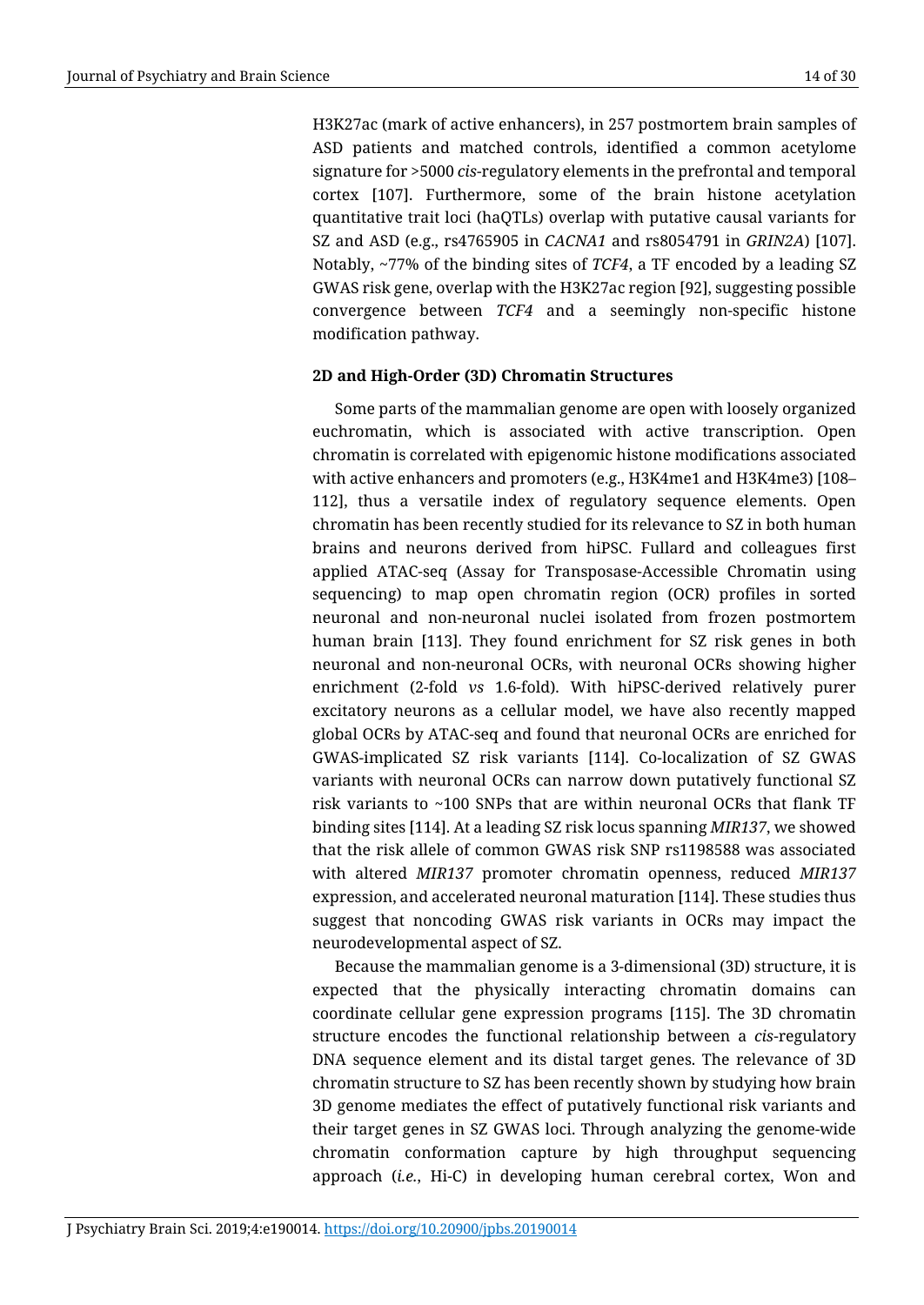colleagues found that many SZ GWAS risk SNPs interact with their flanking genes at a chromatin level and frequently with genes not adjacent to the index SZ GWAS risk SNPs, or in LD with them [116]. It is noteworthy that the SZ GWAS risk SNPs interacting with the promoter of *DRD2* are also connected with enhancers/promoters of *GRIA1* and *GRIN2A*, the latter supporting the important role of abnormal glutamatergic neurotransmission in SZ pathophysiology [7,8,12,72,73]. Therefore, highorder chromatin structure may play an important role in modulating temporal and spatial gene expression relevant to SZ. A comprehensive map of 3D chromatin structures in human brains and in different subtypes of neuronal cells may further shed light on the molecular causal mechanisms of SZ in relationship to high-order chromatin structure.

# **HIPSC-DERIVED NEURONS AND BRAIN ORGANOIDS AS A MODEL FOR STUDYING SZ DISEASE BIOLOGY**

For biological follow up of genetic findings, because of the inherent limitation on drawing causal inferences about psychiatric disease mechanisms, it is critical to clearly define the research question, carefully select the most appropriate experimental system, and rigorously design a well-powered study (see guidelines in a recent review [117]). Tractable and reproducible experimental models relevant to SZ are pivotal for bridging the gap between genetic findings and disease biology. Each experimental model has its own pros and cons. Somatic cells such as fibroblasts or blood cells from patients or healthy controls can be reprogramed into stem cells (hiPSC) and then re-differentiated into different subtypes of neuronal cells relevant to brain disorders. Such hiPSCs-derived neuronal cells are a promising cellular model for neuropsychiatric disorders [118,119], offering an excellent alternative to the use of human post-mortem brains. First, compared to human brains and the emerging brain organoid model [120,121], iPSC-derived neurons are relatively homogeneous [119,122]. For instance, the forced exogenous expression of NGN2 gives rise to ~100% excitatory neurons in about 4 weeks [123,124]. Second, an hiPSC model enables studying molecular and cellular phenotypic changes relevant to SZ disease biology (as discussed above) in a temporal and cell type-specific manner. Third, compared to postmortem brain, which is well-known to be confounded by tissue variability and environmental factors [125], hiPSC differentiation into neurons can be better controlled, and thus the data may be more reproducible. Lastly, compared to postmortem brain, hiPSC models are amenable to genetic modification or epigenomic perturbation, which is important for studying the functional impacts of disease-relevant chromatin dysregulation. Therefore, when combined with genome editing, hiPSC-derived neurons represent a powerful cellular model for understanding disease biology underlying SZ genetic findings [126].

What types of iPSC-derived cells are needed for biological follow up largely depends on the specific genetic variants of interest or specific questions to be addressed. Multiple subtypes of neuronal cells can be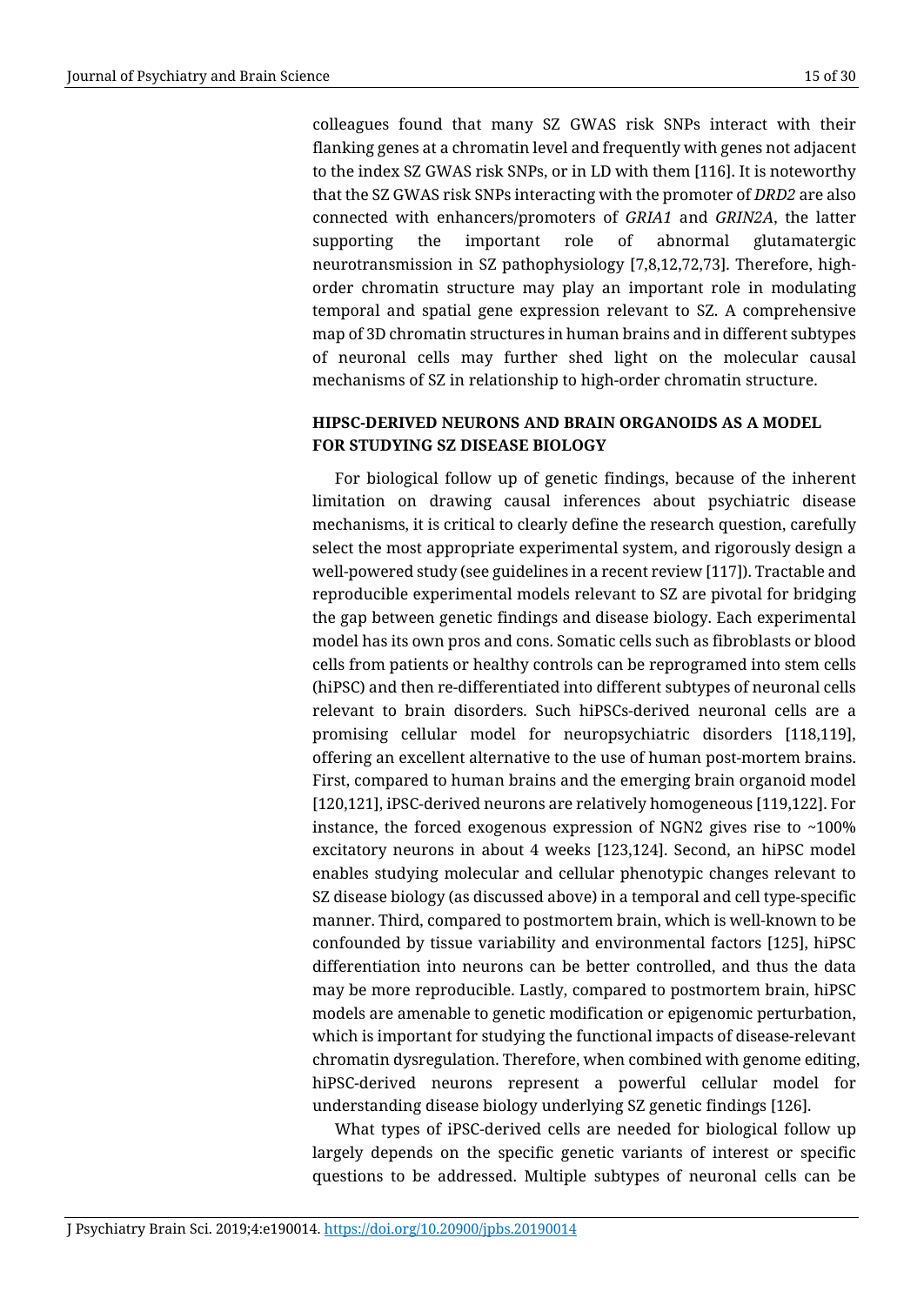derived from iPSC to model SZ-relevant molecular and cellular phenotypes based on the aforementioned genetically-informed SZ disease biology. By using different combinations of growth factors and small molecules in culture media, hiPSCs can be efficiently differentiated into midbrain dopaminergic neurons [127], cortical glutamatergic neurons [128], GABAergic inhibitory interneurons [129–131], and microglia [132]. As an alternative to using defined growth factors in culture, forced expression of exogenous TFs can rapidly differentiate hiPSCs into functional subtypes of neurons, for instance, forced expression of NEUROD1 or NEUROG2 rapidly induces the differentiation of iPSCs into excitatory neurons [123,124], while forced expression of ASCL1 and DLX2 induces the differentiation of iPSCs into GABAergic inhibitory interneurons [133]. How to derive these cell types in a more efficient way and into other types of brain cells such as oligodendrocytes in 2D culture is a rapidly evolving area. Compared to 2D-culture of hiPSC-derived neural cells, iPSC-derived brain organoids or spheroids are recently becoming a more attractive and promising model that can better recapitulate the complex interplay of different cell types of *in vivo* brain circuitry (see reviews [134–138]).

Another important decision for a biological follow up experiment is what type of genetic findings to model. Large-scale SZ case-control transcriptomic analysis has not been feasible due to the difficulties in scaling up the iPSC culture work and neuronal differentiation. The most straightforward experiments using hiPSC models have focused on studying cells from SZ patients carrying genetic risk variants of relatively large effect such as CNVs or rare variants [118,119]. The first hiPSC model of rare SZ risk variant is an isogenic model of frameshift mutation of disrupted in SZ 1 (DISC1). Forebrain cortical glutamatergic neurons derived from patent iPSCs carrying the DISC1 mutation showed reduced glutamatergic synapses and presynaptic transmission deficits, accompanying with dysfunctional expression changes of many genes related to synapses and psychiatric disorders [139]. As for SZ-associated CNVs, only two have been modeled in iPSCs: iPSCs carrying 15q11.2 (BP1- BP2) deletion showed abnormal neurogenesis [140] and dendritic morphology [141], and iPSC-derived neurons with 22q11.2 del recapitulated the miRNA expression patterns expected for 22q11.2 haploinsufficiency [142] and exhibited reduced neurosphere size, neural differentiation efficiency, neurite outgrowth, cellular migration and the neurogenic-to-gliogenic competence ratio [143]. Studying common SZ risk variants can be challenging, largely due to their small effects and variable genetic background between iPSC lines. However, some common risk variants of mental disorders have exhibited detectable biological effects on gene expression or cellular phenotypes in iPSC models. For instance, a GWAS risk variant (rs9834970) for bipolar disorder reduces the expression of its adjacent gene (*TRANK1*) in iPSC-derived neural cells, which can be rescued by chronic treatment with therapeutic dosages of valproic acid (VPA) [144]. With hiPSC-derived excitatory neurons combined with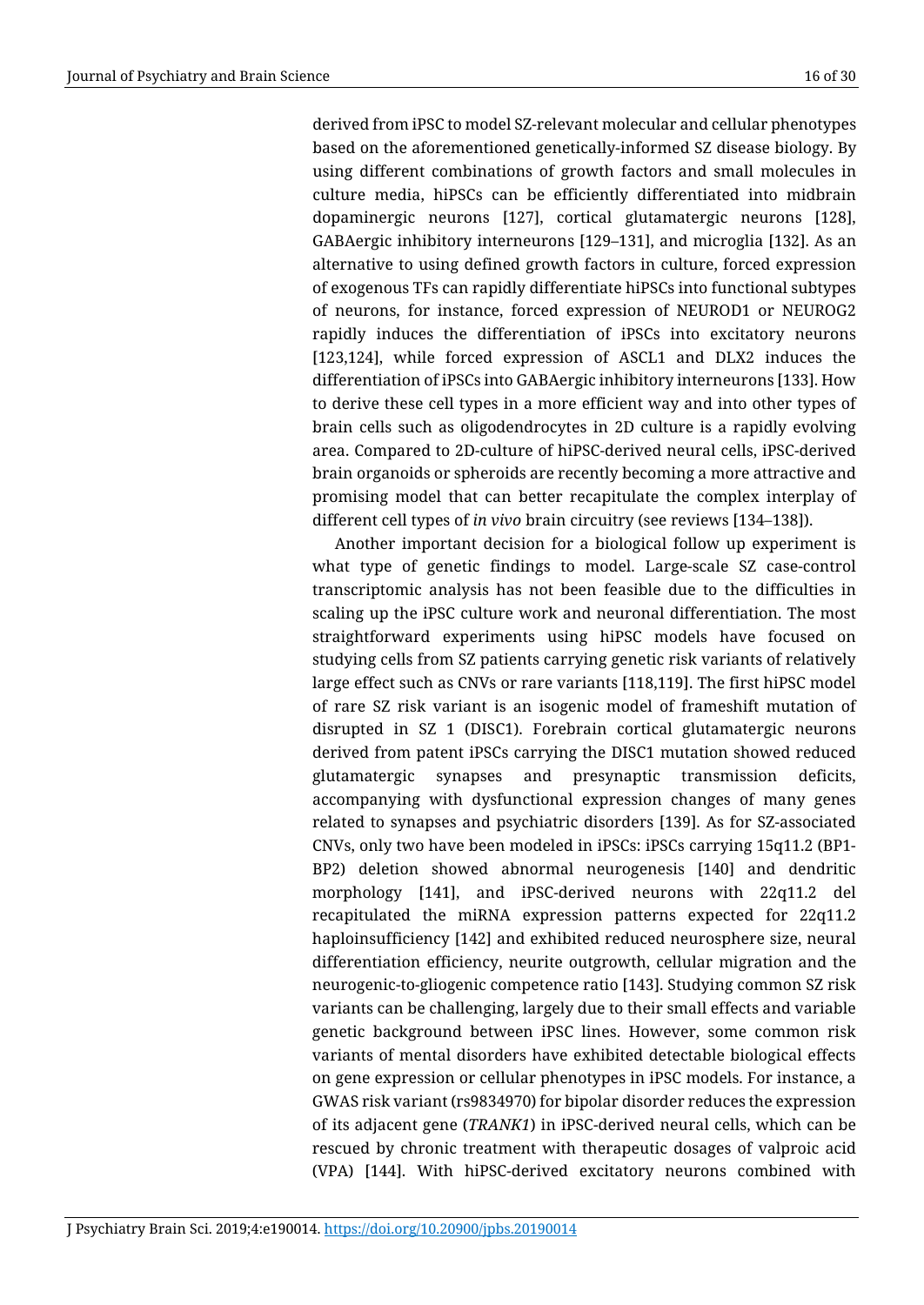Clustered Regularly Interspaced Short Palindromic Repeats (CRISPR)/CRISPR-associated (Cas) nuclease-mediated genome editing, we also demonstrated that editing a common SZ GWAS SNP, rs1198588, at the *MIR137* locus resulted in detectable changes of chromatin accessibility of the noncoding *MIR137* promoter, *MIR137* expression, and neuronal phenotype [114].

To overcome possible confounding effects of variable genetic backgrounds when comparing differences between cells carrying risk versus non-risk alleles, a powerful strategy (such as we employed with *MIR137*) is to use CRISPR/Cas9 editing to generate isogenic iPSC-neurons, differing only at a single SNP site or a specific DNA sequence of interest [145–153]. Moreover, the applications of CRISPR/Cas9 technology in the past few years have evolved rapidly (see review [154]). In addition to changing a specific DNA sequence segment (e.g., insertion or deletion) or a SNP site, CRISPR/Cas9 can also epigenetically alter chromatin modification (e.g., histone methylation) without changing genomic DNA sequences (*i.e.*, "CRISPR interference" or CRISPRi for transcriptional repression, and "CRISPR activation" or CRISPRa for transcriptional activation) [154]. In CRISPRi, deactivated Cas9 nuclease (dCas9), which does not break DNA, is fused with a Kruppel-associated box (KRAB) effector domain to achieve transcriptional repression by spreading repressive histone modifications, such as H3K9me3. For CRISPRa, dCas9 is fused to a DNA demethylase (e.g., TET1), a histone acetyltransferase (e.g., p300), or single activation effectors such as VP64 [154] to achieve targeted transcriptional activation. These approaches enable epigenomic perturbation of a regulatory genomic region around a putative disease causal variant, resulting in transcriptional repression or activation of its target gene(s). The most recent breakthrough gene editing technology, DNA base-editor, can covert A:T to G:C with very high efficiency (~50%), without creating a double strand DNA break and producing extremely low DNA off-target modifications [155], offering a powerful way to precisely change disease risk alleles in high efficiency.

A number of limitations remain when applying iPSC models to exploring disease biology of SZ and other mental disorders. Conceptually, the challenges include: (1) most common GWAS SNPs and rare risk variants (non-CNV) identified by exome sequencing have small effect sizes, which inhibits detection of meaningful biological effects; (2) the uncertainty of the putatively functional "causal" variants/genes at most GWAS risk loci may mask the true biological effects associated with disease risk; (3) most risk variants/genes do not function individually but rather interactively in a gene network, which implies the genetic perturbation of single variant/gene may not suffice; and (4) the widespread pleiotropic effects of disease risk loci may make it difficult to interpret the phenotypic outcomes from biological follow-up experiments. There are a number of technical challenges as well. First, hiPSC-derived neurons or cell types in brain organoids are relatively immature,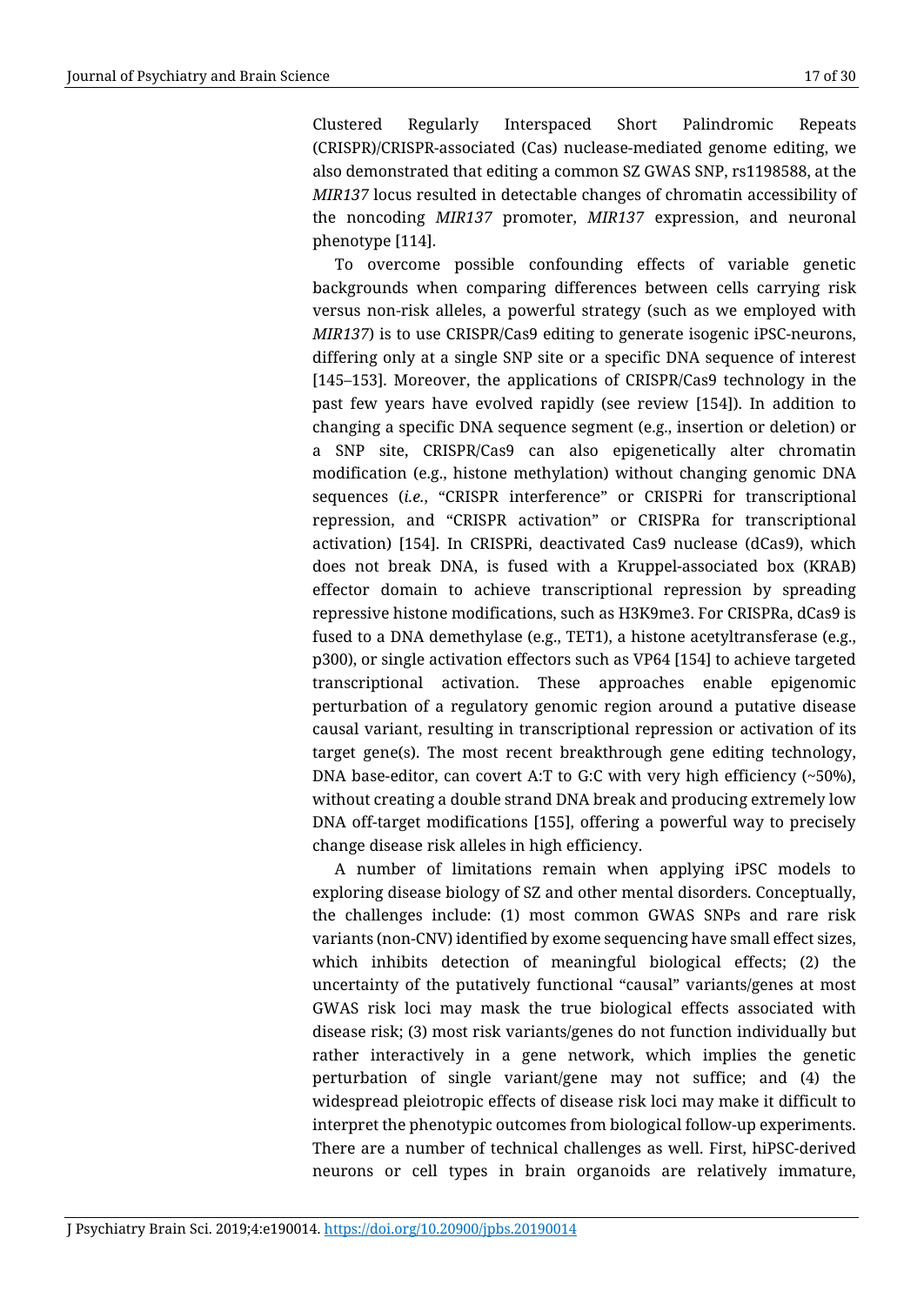representing the prenatal early neurodevelopmental stages. Second, there has been a lack of high-throughput neuronal phenotyping methods, hindering the use of these models to assay various cellular phenotypes for a large number of genetic variants. Third, although the 2D neuronal culture is relatively pure and thus more reproducible, phenotypic variability between different iPSC lines even from the same individual may compromise the sensitivity to detect small functional effects. Finally, although brain organoids as a model have been shown to achieve reasonable reproducibility in terms of type of neuronal cells in different organoids, the percentage of each cell type between organoids and between individuals remains quite variable [156]. Nonetheless, the rapidly improving methods to derive hiPSC models, in combination with CRISPRbased genome/epigenome perturbation, will help not only better understand the disease biology of SZ, but also facilitate the development of novel therapeutic approaches.

# **CONCLUSION AND PERSPECTIVES**

SZ is a complex disorder, involving both genetic and non-genetic factors. The understanding of SZ genetics has been a long journey characterized by waves of conceptual changes. With progress from a decade of GWAS, the field has finally reached a stage where abundant replicable genetic findings of SZ enable deeper exploration of SZ disease biology. Together, the interplay of genetic and non-genetic risk factors determines the disease phenotype through various biological mechanisms that may converge on some specific gene pathways.

Abnormal chromatin modifications represent a set of newly emerging mechanistic disease hypotheses. However, it remains elusive how chromatin remodeling affects disease phenotypes of SZ. Chromatin signaling may serve as a pivotal point for mediating the effects of both genetic and non-genetic SZ risk factors, which may, in part, explain the high clinical heterogeneity of SZ and the substantial pleiotropy of many of its risk variants. Finally, it is noteworthy that, while chromatin structure and its modifications are affected by SZ genetic factors, they also contribute to regional DNA mutation rates [157]. In this regard, given the prevalent somatic mutations (or mosaicism) in single neurons during human brain development and aging [158,159], it would be interesting to examine the interplay between chromatin signaling and the accumulation of somatic mutations in human brain development, and its relevance to SZ and other neurodevelopmental disorders. Nonetheless, given the known link between abnormal chromatin modifications and SZ, and the reversible nature of chromatin modifications, identifying small molecules that can perturb the chromatin states of core SZ gene networks in a tissuespecific manner may aid in the development of novel therapeutic interventions.

Rapidly evolving new technologies and approaches, such as hiPSC models and CRISPR-based genome/epigenome editing, have started to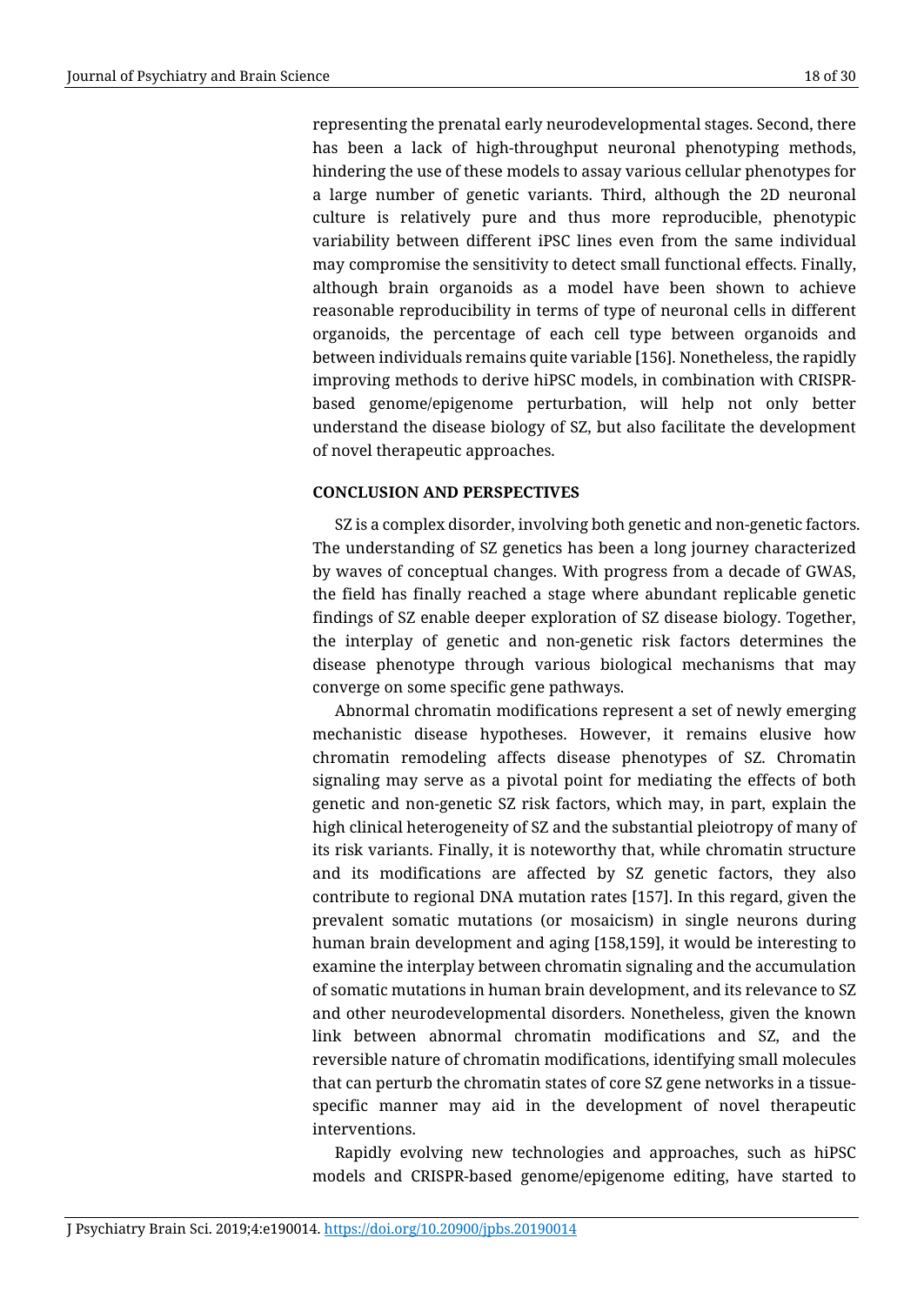make inroads into understanding the disease biology of neurodevelopmental disorders. However, it remains to be seen how hiPSC models, including the emerging hiPSC-based brain organoids, in combination with CRISPR technology, can help to close the gap between genetic findings and clinical treatments of SZ. Moreover, defining specific functional readouts of disease phenotype and developing high-throughput screens of drug candidates (small chemicals or RNAs) for brain disorders like SZ, remains challenging. It is encouraging that new approaches such as genetics-led drug target prioritization (the priority index) are showing promise in integrating gene network/pathway analyses of GWAS findings with available high-throughput cellular screens data to predict effective drug targets for an array of immune disorders [160]. In this regard, singlecell technologies, e.g., transcriptomic profiles as a readout for pooled CRISPR screens, or other functional readouts such as single-cell Hi-C or ATAC-seq [154] applied to neurons, may help unravel SZ pathogenesis and develop novel therapeutics of SZ.

# **AUTHOR CONTRIBUTIONS**

JD conceived the content of and initiated the manuscript. JD, ARS, and PVG wrote the manuscript.

# **CONFLICTS OF INTEREST**

The authors declare that they have no conflicts of interest.

# **FUNDING**

The work is supported by National Institutes of Health (NIH) grants R21MH102685, R01MH106575, R01MH116281, and R01AG063175 (to JD); R01MH059571, R01MH081800, U01MH079469, U01MH085508 and R01MH094091 (to PVG); RC2MH090030 (to ARS).

# **REFERENCES**

- 1. Owen MJ, Sawa A, Mortensen PB. Schizophrenia. Lancet. 2016;388(10039):86-97.
- 2. Carlsson A, Lindqvist M. Effect of Chlorpromazine or Haloperidol on Formation of 3methoxytyramine and Normetanephrine in Mouse Brain. Acta Pharmacol Toxicol. 1963;20:140-4.
- 3. Shi J, Levinson DF, Duan J, Sanders AR, Zheng Y, Pe'er I, et al. Common variants on chromosome 6p22.1 are associated with schizophrenia. Nature. 2009;460(7256):753-7.
- 4. Purcell SM, Wray NR, Stone JL, Visscher PM, O'Donovan MC, Sullivan PF, et al. Common polygenic variation contributes to risk of schizophrenia and bipolar disorder. Nature. 2009;460(7256):748-52.
- 5. Stefansson H, Ophoff RA, Steinberg S, Andreassen OA, Cichon S, Rujescu D, et al. Common variants conferring risk of schizophrenia. Nature. 2009;460(7256):744-7.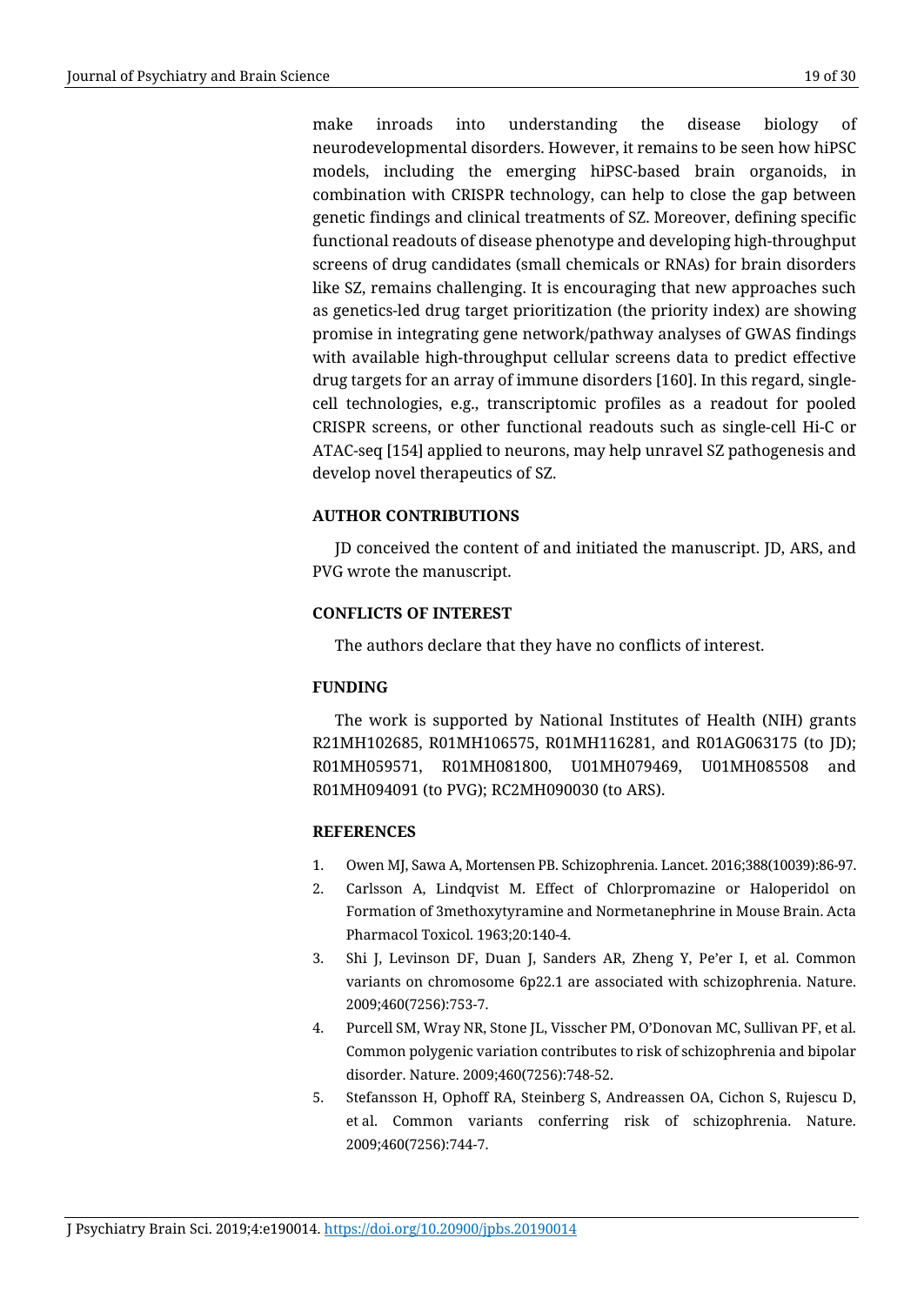- 6. Consortium SPG-WASG. Genome-wide association study identifies five new schizophrenia loci. Nat Genet. 2011;43(10):969-76.
- 7. Ripke S. Psychiatric genomics consortium quadruples schizophrenia GWAS sample size to 35,000 cases and 47,000 controls. Abstract presented at ASHG2013. American Society of Human Genetics 63rdAnnual Meeting; 2013 Oct 22–26; Boston, MA, USA.
- 8. Schizophrenia Working Group of the Psychiatric Genomics Consortium; Ripke S, Neale BM, Corvin A, Walters JTR, Farh K-H, et al. Biological insights from 108 schizophrenia-associated genetic loci. Nature. 2014;511(7510):421-7.
- 9. Boyle EA, Li YI, Pritchard JK. An Expanded View of Complex Traits: From Polygenic to Omnigenic. Cell. 2017;169(7):1177-86.
- 10. Bassett AS, Scherer SW, Brzustowicz LM. Copy Number Variations in Schizophrenia: Critical Review and New Perspectives on Concepts of Genetics and Disease. Am J Psychiatry. 2010;167(8):899-914. doi: 10.1176/appi.ajp. 2009.09071016
- 11. Levinson DF, Duan J, Oh S, Wang K, Sanders AR, Shi J, et al. Copy number variants in schizophrenia: confirmation of five previous findings and new evidence for 3q29 microdeletions and VIPR2 duplications. Am J Psychiatry. 2011;168(3):302-16.
- 12. Szatkiewicz JP, O'Dushlaine C, Chen G, Chambert K, Moran JL, Neale BM, et al. Copy number variation in schizophrenia in Sweden. Mol Psychiatry. 2014;19(7):762-73. doi: 10.1038/mp.2014.40
- 13. Marshall CR, Howrigan DP, Merico D, Thiruvahindrapuram B, Wu W, Greer DS, et al. Contribution of copy number variants to schizophrenia from a genome-wide study of 41,321 subjects. Nat Genet. 2017;49(1):27-35.
- 14. Canela-Xandri O, Rawlik K, Tenesa A. An atlas of genetic associations in UK Biobank. Nat Genet. 2018;50(11):1593-9.
- 15. Ward J, Tunbridge EM, Sandor C, Lyall LM, Ferguson A, Strawbridge RJ, et al. The genomic basis of mood instability: identification of 46 loci in 363,705 UK Biobank participants, genetic correlation with psychiatric disorders, and association with gene expression and function. Mol Psychiatry. 2019. doi: 10.1038/s41380-019-0439-8
- 16. Gottesman, II, Shields J. A polygenic theory of schizophrenia. Proc Natl Acad Sci U S A. 1967;58(1):199-205.
- 17. O'Donovan MC, Owen MJ. Candidate-gene association studies of schizophrenia. Am J Hum Genet. 1999;65(3):587-92.
- 18. Sullivan PF. How Good Were Candidate Gene Guesses in Schizophrenia Genetics? Biol Psychiatry. 2017;82(10):696-7.
- 19. Johnson EC, Border R, Melroy-Greif WE, de Leeuw CA, Ehringer MA, Keller MC. No Evidence That Schizophrenia Candidate Genes Are More Associated With Schizophrenia Than Noncandidate Genes. Biol Psychiatry. 2017;82(10):702-8.
- 20. O'Donovan MC, Owen MJ. The implications of the shared genetics of psychiatric disorders. Nat Med. 2016;22(11):1214-9.
- 21. Gershon ES. Bipolar illness and schizophrenia as oligogenic diseases: implications for the future. Biol Psychiatry. 2000;47(3):240-4.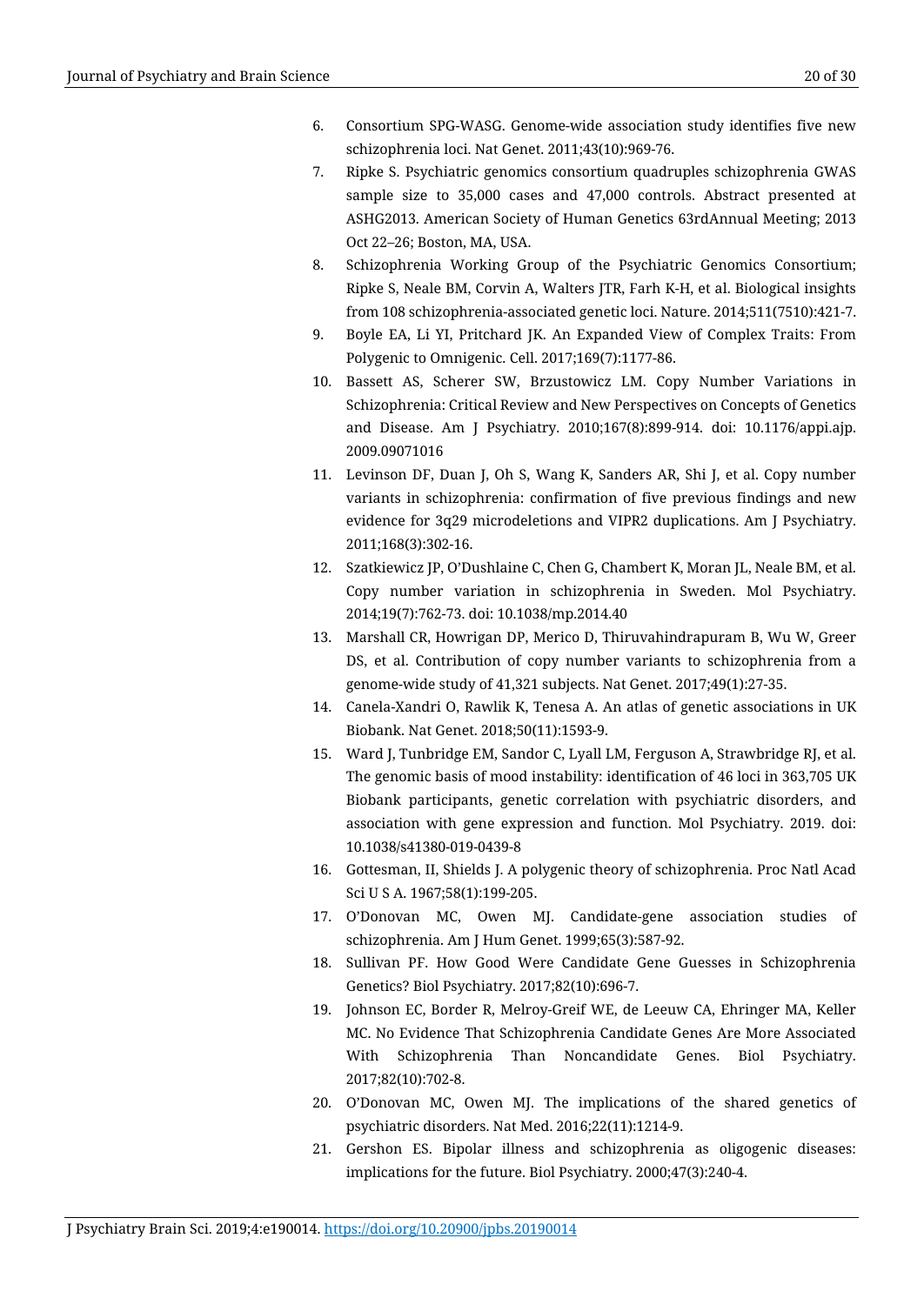- 22. Riley B. Linkage studies of schizophrenia. Neurotoxic Res. 2004;6(1):17-34.
- 23. Sklar P. Linkage Analysis In Psychiatric Disorders: The Emerging Picture. Annu Rev Genomics Hum Genet. 2002;3:371-413.
- 24. Norton N, Williams HJ, Owen MJ. An update on the genetics of schizophrenia. Curr Opin Psychiatry. 2006;19(2):158-64.
- 25. Kendler KS. A joint history of the nature of genetic variation and the nature of schizophrenia. Mol Psychiatry. 2015;20(1):77-83.
- 26. Badner JA, Gershon ES. Meta-analysis of whole-genome linkage scans of bipolar disorder and schizophrenia. Mol Psychiatry. 2002;7(4):405-11.
- 27. Lewis CM, Levinson DF, Wise LH, DeLisi LE, Straub RE, Hovatta I, et al. Genome scan meta-analysis of schizophrenia and bipolar disorder, part II: Schizophrenia. Am J Hum Genet. 2003;73(1):34-48.
- 28. Suarez BK, Duan J, Sanders AR, Hinrichs AL, Jin CH, Hou C, et al. Genomewide linkage scan of 409 European-ancestry and African American families with schizophrenia: suggestive evidence of linkage at 8p23.3-p21.2 and 11p13.1 q14.1 in the combined sample. Am J Hum Genet. 2006;78(2):315-33.
- 29. Sanders AR, Duan J, Levinson DF, Shi J, He D, Hou C, et al. No significant association of 14 candidate genes with schizophrenia in a large European ancestry sample: implications for psychiatric genetics. Am J Psychiatry. 2008;165(4):497-506.
- 30. Pardinas AF, Holmans P, Pocklington AJ, Escott-Price V, Ripke S, Carrera N, et al. Common schizophrenia alleles are enriched in mutation-intolerant genes and in regions under strong background selection. Nat Genet. 2018;50(3):381-9.
- 31. Martin AR, Daly MJ, Robinson EB, Hyman SE, Neale BM. Predicting Polygenic Risk of Psychiatric Disorders. Biol Psychiatry. 2019;86(2):97-109.
- 32. Brainstorm C, Anttila V, Bulik-Sullivan B, Finucane HK, Walters RK, Bras J, et al. Analysis of shared heritability in common disorders of the brain. Science. 2018;360(6395). doi: 10.1126/science.aap8757
- 33. Duncan LE, Shen H, Ballon JS, Hardy KV, Noordsy DL, Levinson DF. Genetic Correlation Profile of Schizophrenia Mirrors Epidemiological Results and Suggests Link Between Polygenic and Rare Variant (22q11.2) Cases of Schizophrenia. Schizophr Bull. 2018;44(6):1350-61.
- 34. Bipolar D, Schizophrenia Working Group of the Psychiatric Genomics Consortium. Electronic address drve, Bipolar D, Schizophrenia Working Group of the Psychiatric Genomics C. Genomic Dissection of Bipolar Disorder and Schizophrenia, Including 28 Subphenotypes. Cell. 2018;173(7):1705-15 e16.
- 35. Cardno AG, Owen MJ. Genetic relationships between schizophrenia, bipolar disorder, and schizoaffective disorder. Schizophr Bull. 2014;40(3):504-15.
- 36. Murphy KC, Jones LA, Owen MJ. High rates of schizophrenia in adults with velo-cardio-facial syndrome. Arch Gen Psychiatry. 1999;56(10):940-5.
- 37. Singh T, Walters JTR, Johnstone M, Curtis D, Suvisaari J, Torniainen M, et al. The contribution of rare variants to risk of schizophrenia in individuals with and without intellectual disability. Nat Genet. 2017;49(8):1167-73.
- 38. Thompson EA. Correlations between relatives: From Mendelian theory to complete genome sequence. Genet Epidemiol. 2019;43(5):577-91.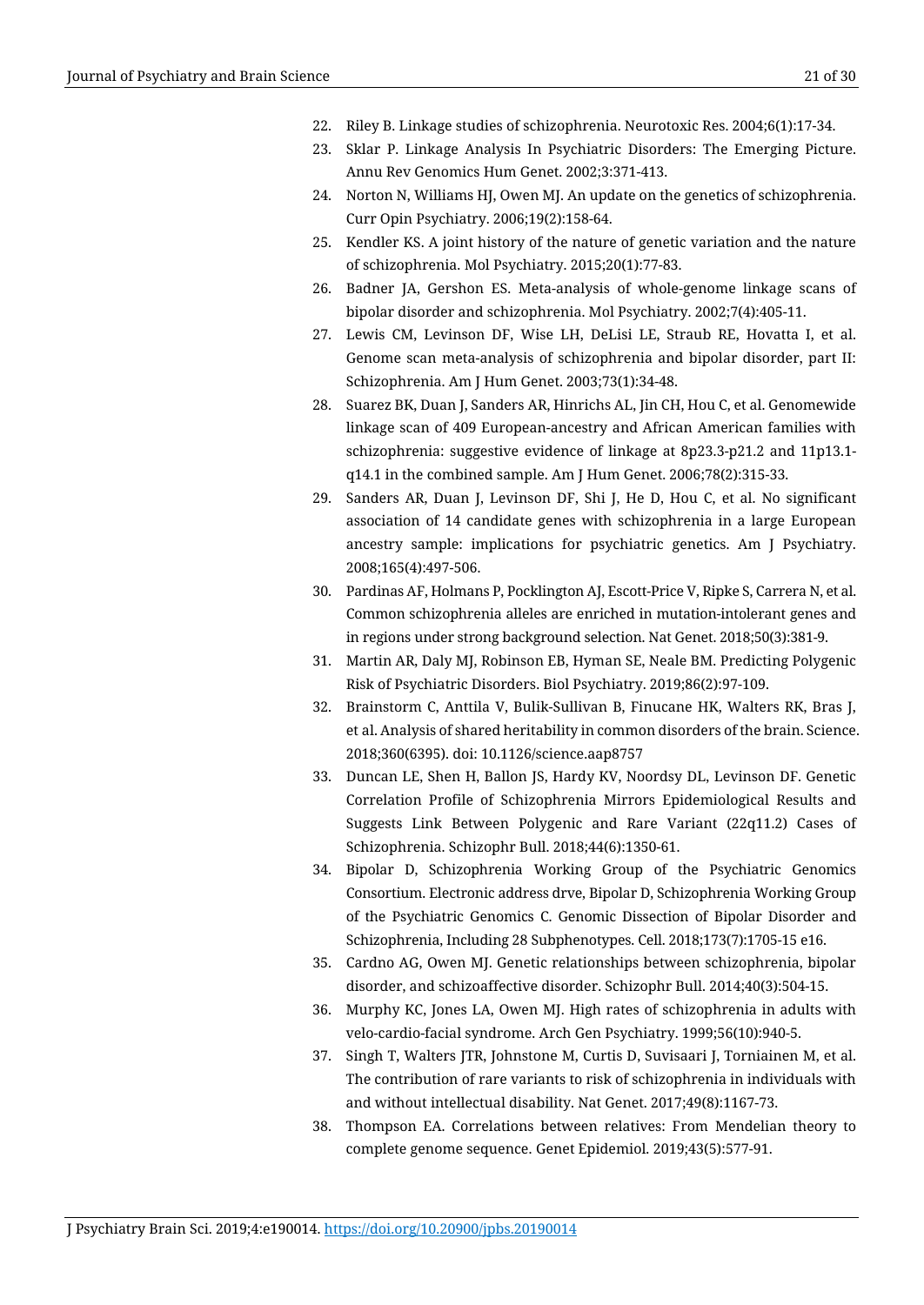- 39. Wainschtein P, Jain DP, Yengo L, Zheng Z, Group. TOPMed Anthropometry Working Group, Trans-Omics for Precision Medicine Consortium, et al. Recovery of trait heritability from whole genome sequence data. BioRxiv [Preprint]. 2019. doi: 10.1101/588020
- 40. Dhindsa RS, Copeland BR, Mustoe AM, Goldstein DB. Natural selection shapes codon usage in the human genome. BioRxiv [Preprint]. 2019. doi: 10.1101/688051
- 41. Duan J, Wainwright MS, Comeron JM, Saitou N, Sanders AR, Gelernter J, et al. Synonymous mutations in the human dopamine receptor D2 (DRD2) affect mRNA stability and synthesis of the receptor. Hum Mol Genet. 2003;12(3):205-16.
- 42. Duan J, Antezana MA. Mammalian mutation pressure, synonymous codon choice, and mRNA degradation. J Mol Evol. 2003;57(6):694-701.
- 43. Duan J, Shi J, Ge X, Dolken L, Moy W, He D, et al. Genome-wide survey of interindividual differences of RNA stability in human lymphoblastoid cell lines. Sci Rep. 2013;3:1318.
- 44. Tansey KE, Rees E, Linden DE, Ripke S, Chambert KD, Moran JL, et al. Common alleles contribute to schizophrenia in CNV carriers. Mol Psychiatry. 2016;21(8):1085-9.
- 45. Bergen SE, Ploner A, Howrigan D, Group CNVA, the Schizophrenia Working Group of the Psychiatric Genomics C, O'Donovan MC, et al. Joint Contributions of Rare Copy Number Variants and Common SNPs to Risk for Schizophrenia. Am J Psychiatry. 2019;176(1):29-35.
- 46. Heath RG, Krupp IM. Schizophrenia as an immunologic disorder. I. Demonstration of antibrain globulins by fluorescent antibody techniques. Arch Gen Psychiatry. 1967;16(1):1-9.
- 47. Eaton WW, Byrne M, Ewald H, Mors O, Chen CY, Agerbo E, et al. Association of schizophrenia and autoimmune diseases: linkage of Danish national registers. Am J Psychiatry. 2006;163(3):521-8.
- 48. Hindorff LA, Sethupathy P, Junkins HA, Ramos EM, Mehta JP, Collins FS, et al. Potential etiologic and functional implications of genome-wide association loci for human diseases and traits. Proc Natl Acad Sci U S A. 2009;106(23):9362-7.
- 49. Girgis RR, Kumar SS, Brown AS. The cytokine model of schizophrenia: emerging therapeutic strategies. Biol Psychiatry. 2014;75(4):292-9.
- 50. Gierut JJ, Wood LB, Lau KS, Lin YJ, Genetti C, Samatar AA, et al. Network-level effects of kinase inhibitors modulate TNF-alpha-induced apoptosis in the intestinal epithelium. Sci Signal. 2015;8(407):ra129.
- 51. Duan J, Goring HHH, Sanders AR, Moy W, Freda J, Drigalenko EI, et al. Transcriptomic signatures of schizophrenia revealed by dopamine perturbation in an ex vivo model. Transl Psychiatry. 2018;8(1):158.
- 52. Sanders AR, Drigalenko EI, Duan J, Moy W, Freda J, Goring HHH, et al. Transcriptome sequencing study implicates immune-related genes differentially expressed in schizophrenia: new data and a meta-analysis. Transl Psychiatry. 2017;7(4):e1093.
- 53. Sanders AR, Goring HH, Duan J, Drigalenko EI, Moy W, Freda J, et al. Transcriptome study of differential expression in schizophrenia. Hum Mol Genet. 2013;22(24):5001-14. doi: 10.1093/hmg/ddt350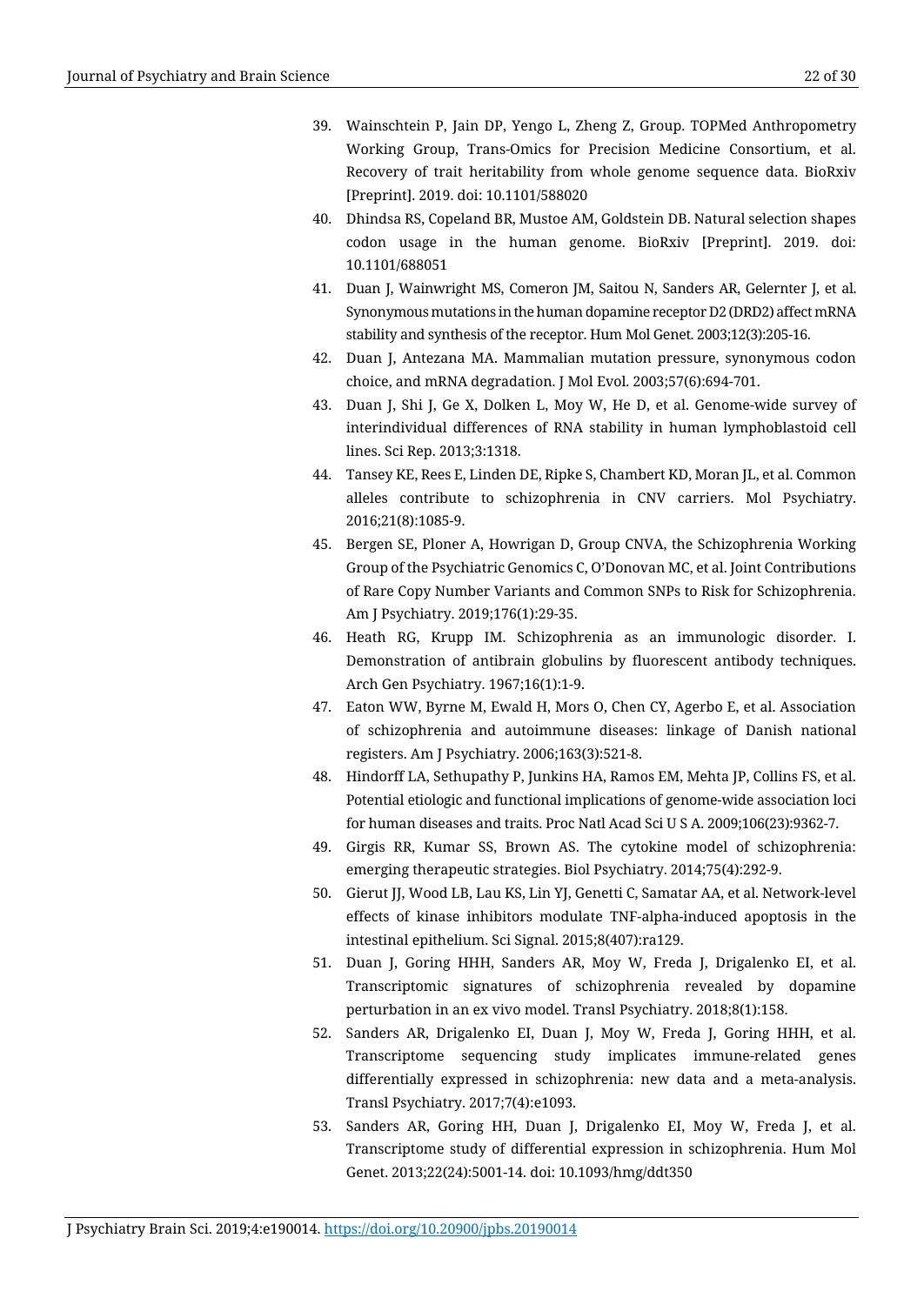- 54. Sekar A, Bialas AR, de Rivera H, Davis A, Hammond TR, Kamitaki N, et al. Schizophrenia risk from complex variation of complement component 4. Nature. 2016;530(7589):177-83.
- 55. Petanjek Z, Judas M, Simic G, Rasin MR, Uylings HB, Rakic P, et al. Extraordinary neoteny of synaptic spines in the human prefrontal cortex. Proc Natl Acad Sci U S A. 2011;108(32):13281-6.
- 56. Thomas MS, Knowland VC, Karmiloff-Smith A. Mechanisms of developmental regression in autism and the broader phenotype: a neural network modeling approach. Psychol Rev. 2011;118(4):637-54.
- 57. Sellgren CM, Gracias J, Watmuff B, Biag JD, Thanos JM, Whittredge PB, et al. Increased synapse elimination by microglia in schizophrenia patient-derived models of synaptic pruning. Nat Neurosci. 2019;22(3):374-85.
- 58. Butler IRR, Kozlova A, Zhang H, Zhang S, Streit M, Sanders AR, et al. The Genetic Relevance of Human Induced Pluripotent Stem Cell-Derived Microglia to Alzheimer's Disease and Major Neuropsychiatric Disorders. Mol Neuropsychiatry. 2019. doi: 10.1159/000501935
- 59. Muller N, Myint AM, Krause D, Weidinger E, Schwarz MJ. Anti-inflammatory treatment in schizophrenia. Prog Neuro-Psychopharmacol Biol Psychiatry. 2013;42:146-53.
- 60. Muller N, Myint AM, Schwarz MJ. Immunological treatment options for schizophrenia. Curr Pharm Biotechnol. 2012;13(8):1606-13.
- 61. Bialas AR, Presumey J, Das A, van der Poel CE, Lapchak PH, Mesin L, et al. Microglia-dependent synapse loss in type I interferon-mediated lupus. Nature. 2017;546(7659):539-43.
- 62. Creese I, Burt DR, Snyder SH. Dopamine receptor binding predicts clinical and pharmacological potencies of antischizophrenic drugs. Science. 1976;192(4238):481-3.
- 63. Seeman P, Lee T. Antipsychotic drugs: direct correlation between clinical potency and presynaptic action on dopamine neurons. Science. 1975;188(4194):1217-9.
- 64. Lieberman JA, Kane JM, Alvir J. Provocative tests with psychostimulant drugs in schizophrenia. Psychopharmacology. 1987;91(4):415-33.
- 65. Snyder SH. The dopamine hypothesis of schizophrenia: focus on the dopamine receptor. Am J Psychiatry. 1976;133(2):197-202.
- 66. Snyder SH. Proceedings: Drugs, neurotransmitters, and psychosis. Psychopharmacol Bull. 1974;10(4):4-5.
- 67. Seeman P. Dopamine receptors and the dopamine hypothesis of schizophrenia. Synapse. 1987;1(2):133-52.
- 68. Howes OD, Kambeitz J, Kim E, Stahl D, Slifstein M, Abi-Dargham A, et al. The nature of dopamine dysfunction in schizophrenia and what this means for treatment. Arch Gen Psychiatry. 2012;69(8):776-86.
- 69. Mita T, Hanada S, Nishino N, Kuno T, Nakai H, Yamadori T, et al. Decreased serotonin S2 and increased dopamine D2 receptors in chronic schizophrenics. Biol Psychiatry. 1986;21(14):1407-14.
- 70. Kos MZ, Duan J, Sanders AR, Blondell L, Drigalenko EI, Carless MA, et al. Dopamine perturbation of gene co-expression networks reveals differential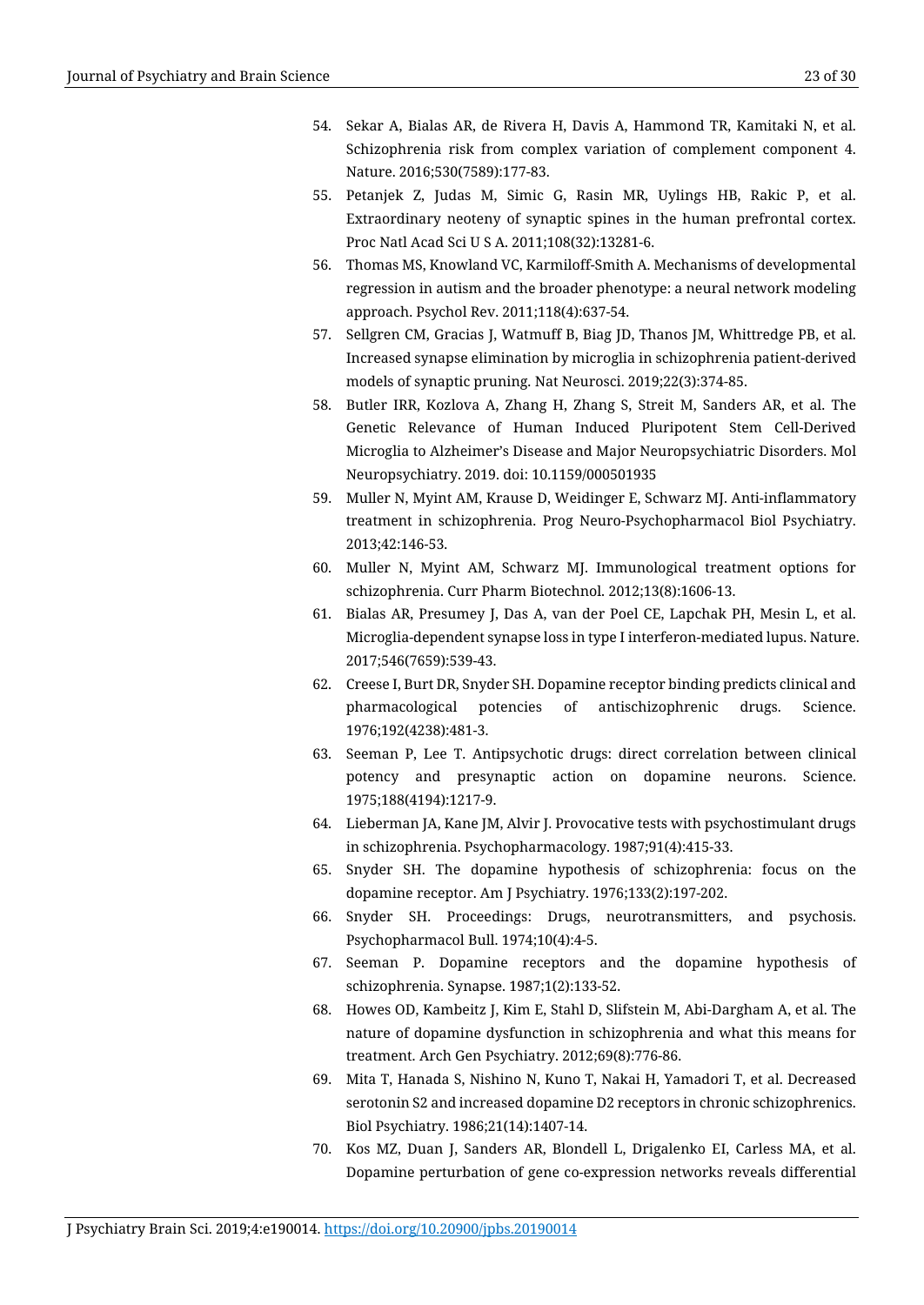response in schizophrenia for translational machinery. Transl Psychiatry. 2018;8(1):278.

- 71. Consortium NaPASoPG. Psychiatric genome-wide association study analyses implicate neuronal, immune and histone pathways. Nat Neurosci. 2015;18(2):199-209.
- 72. Purcell SM, Moran JL, Fromer M, Ruderfer D, Solovieff N, Roussos P, et al. A polygenic burden of rare disruptive mutations in schizophrenia. Nature. 2014;506(7487):185-90.
- 73. Fromer M, Pocklington AJ, Kavanagh DH, Williams HJ, Dwyer S, Gormley P, et al. De novo mutations in schizophrenia implicate synaptic networks. Nature. 2014;506(7487):179-84.
- 74. Rapoport JL, Giedd JN, Blumenthal J, Hamburger S, Jeffries N, Fernandez T, et al. Progressive cortical change during adolescence in childhood-onset schizophrenia. A longitudinal magnetic resonance imaging study. Arch Gen Psychiatry. 1999;56(7):649-54.
- 75. Goghari VM, Rehm K, Carter CS, MacDonald AW 3rd. Regionally specific cortical thinning and gray matter abnormalities in the healthy relatives of schizophrenia patients. Cereb Cortex. 2007;17(2):415-24.
- 76. Lewis DA, Gonzalez-Burgos G. Neuroplasticity of neocortical circuits in schizophrenia. Neuropsychopharmacology. 2008;33(1):141-65.
- 77. Harris KM. Structure, development, and plasticity of dendritic spines. Curr Opin Neurobiol. 1999;9(3):343-8.
- 78. Prasad KM, Goradia D, Eack S, Rajagopalan M, Nutche J, Magge T, et al. Cortical surface characteristics among offspring of schizophrenia subjects. Schizophr Res. 2010;116(2-3):143-51.
- 79. Harms MP, Wang L, Campanella C, Aldridge K, Moffitt AJ, Kuelper J, et al. Structural abnormalities in gyri of the prefrontal cortex in individuals with schizophrenia and their unaffected siblings. Br J Psychiatry. 2010;196(2):150-7.
- 80. Thyme SB, Pieper LM, Li EH, Pandey S, Wang Y, Morris NS, et al. Phenotypic Landscape of Schizophrenia-Associated Genes Defines Candidates and Their Shared Functions. Cell. 2019;177(2):478-91.e20.
- 81. Andreassen OA, Thompson WK, Dale AM. Boosting the power of schizophrenia genetics by leveraging new statistical tools. Schizophr Bull. 2014;40(1):13-7.
- 82. McCarthy SE, Gillis J, Kramer M, Lihm J, Yoon S, Berstein Y, et al. De novo mutations in schizophrenia implicate chromatin remodeling and support a genetic overlap with autism and intellectual disability. Mol Psychiatry. 2014;19(6):652-8.
- 83. Curtis D. Pathway analysis of whole exome sequence data provides further support for the involvement of histone modification in the aetiology of schizophrenia. Psychiatr Genet. 2016;26(5):223-7.
- 84. Takata A, Xu B, Ionita-Laza I, Roos JL, Gogos JA, Karayiorgou M. Loss-offunction variants in schizophrenia risk and SETD1A as a candidate susceptibility gene. Neuron. 2014;82(4):773-80.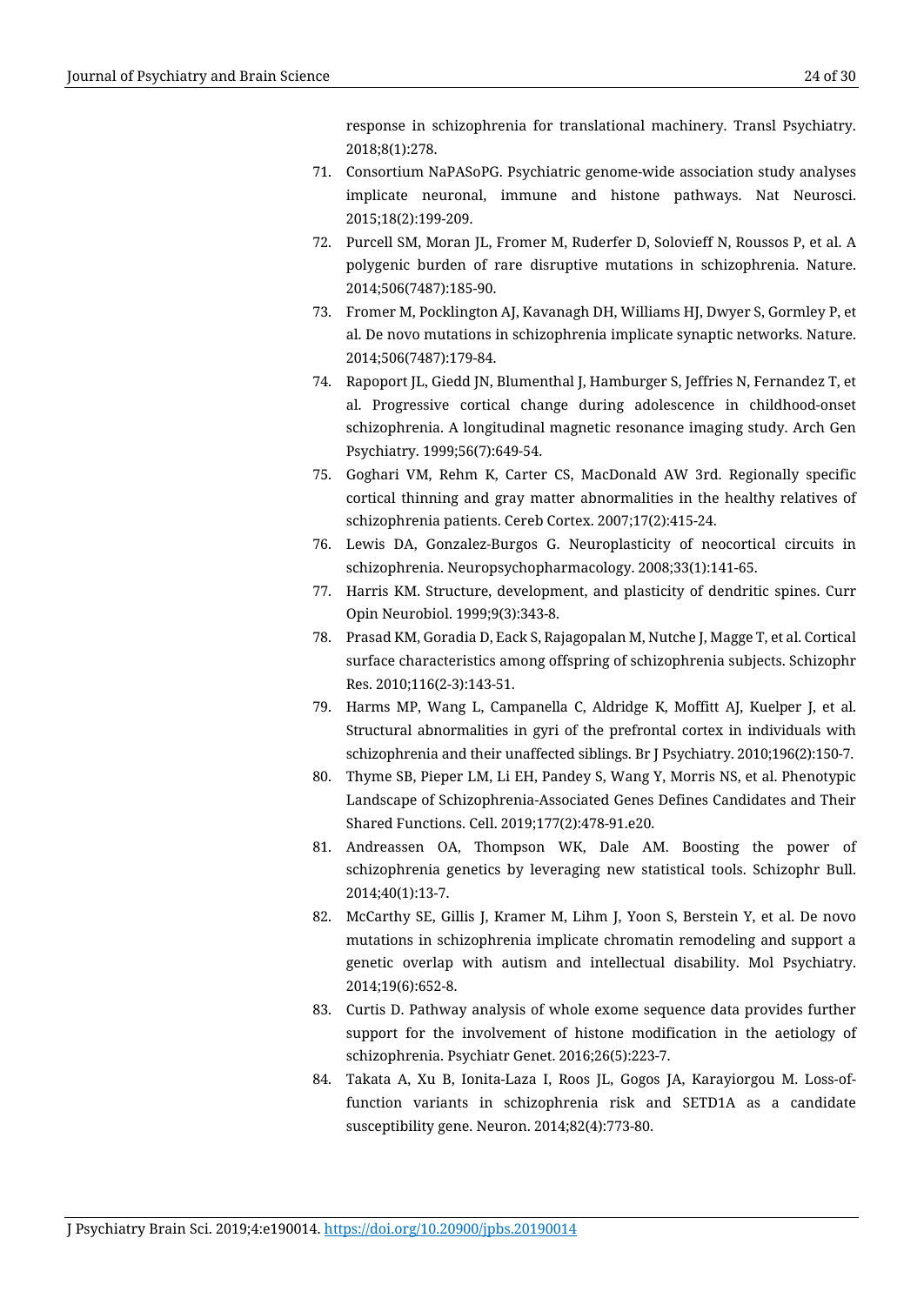- 85. Singh T, Kurki MI, Curtis D, Purcell SM, Crooks L, McRae J, et al. Rare loss-offunction variants in SETD1A are associated with schizophrenia and developmental disorders. Nat Neurosci. 2016;19(4):571-7.
- 86. Li Y, Jiao J. Histone chaperone HIRA regulates neural progenitor cell proliferation and neurogenesis via beta-catenin. J Cell Biol. 2017;216(7):1975-92.
- 87. Franke M, Ibrahim DM, Andrey G, Schwarzer W, Heinrich V, Schopflin R, et al. Formation of new chromatin domains determines pathogenicity of genomic duplications. Nature. 2016;538(7624):265-9.
- 88. Redin C, Brand H, Collins RL, Kammin T, Mitchell E, Hodge JC, et al. The genomic landscape of balanced cytogenetic abnormalities associated with human congenital anomalies. Nat Genet. 2017;49(1):36-45.
- 89. Zeitz MJ, Lerner PP, Ay F, Van Nostrand E, Heidmann JD, Noble WS, et al. Implications of COMT long-range interactions on the phenotypic variability of 22q11.2 deletion syndrome. Nucleus. 2013;4(6):487-93.
- 90. Moy M, Duan J, Drigalenko E, Freda J, MGS., Göring HHH, et al. Transcriptome signature of schizophrenia-associated rare copy number variants (CNVs) in lymphoblastoid cell lines (LCLs). Abstract presented at ASHG 2014. American Society of Human Genetics 64th Annual Meeting; 2014 Oct 18–22; San Diego, CA, USA.
- 91. Torshizi AD, Armoskus C, Zhang H, Forrest MP, Zhang S, Souaiaia T, et al. Deconvolution of transcriptional networks identifies TCF4 as a master regulator in schizophrenia. Sci Adv. 2019;5(9):eaau4139. doi: 10.1126/sciadv.aau4139
- 92. Forrest MP, Hill MJ, Kavanagh DH, Tansey KE, Waite AJ, Blake DJ. The Psychiatric Risk Gene Transcription Factor 4 (TCF4) Regulates Neurodevelopmental Pathways Associated With Schizophrenia, Autism, and Intellectual Disability. Schizophr Bull. 2018;44(5):1100-10. doi: 10.1093/schbul/sbx164
- 93. Lopez-Atalaya JP, Ito S, Valor LM, Benito E, Barco A. Genomic targets, and histone acetylation and gene expression profiling of neural HDAC inhibition. Nucleic Acids Res. 2013;41(17):8072-84.
- 94. Parsa CF, Robert MP. Thromboembolism and congenital malformations: from Duane syndrome to thalidomide embryopathy. JAMA Ophthalmol. 2013;131(4):439-47.
- 95. Susser E, St Clair D, He L. Latent effects of prenatal malnutrition on adult health: the example of schizophrenia. Ann N Y Acad Sci. 2008;1136:185-92.
- 96. Kohli RM, Zhang Y. TET enzymes, TDG and the dynamics of DNA demethylation. Nature. 2013;502(7472):472-9.
- 97. Aberg KA, McClay JL, Nerella S, Clark S, Kumar G, Chen W, et al. Methylomewide association study of schizophrenia: identifying blood biomarker signatures of environmental insults. JAMA Psychiatry. 2014;71(3):255-64.
- 98. McClay JL, Shabalin AA, Dozmorov MG, Adkins DE, Kumar G, Nerella S, et al. High density methylation QTL analysis in human blood via next-generation sequencing of the methylated genomic DNA fraction. Genome Biol. 2015;16:291.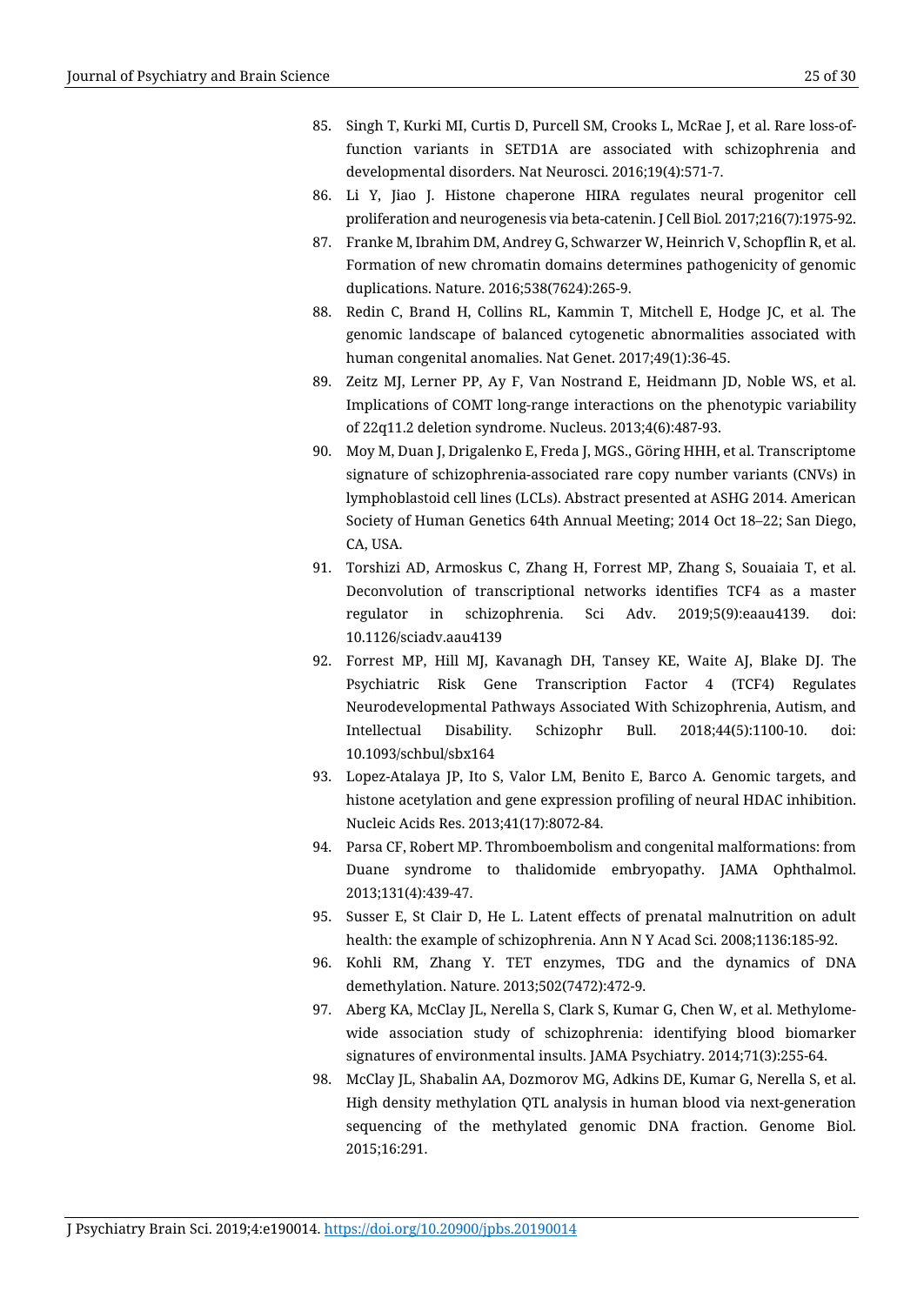- 99. Jaffe AE, Gao Y, Deep-Soboslay A, Tao R, Hyde TM, Weinberger DR, et al. Mapping DNA methylation across development, genotype and schizophrenia in the human frontal cortex. Nat Neurosci. 2016;19(1):40-7.
- 100. Hannon E, Spiers H, Viana J, Pidsley R, Burrage J, Murphy TM, et al. Methylation QTLs in the developing brain and their enrichment in schizophrenia risk loci. Nat Neurosci. 2016;19(1):48-54.
- 101. Akbarian S, Ruehl MG, Bliven E, Luiz LA, Peranelli AC, Baker SP, et al. Chromatin alterations associated with down-regulated metabolic gene expression in the prefrontal cortex of subjects with schizophrenia. Arch Gen Psychiatry. 2005;62(8):829-40.
- 102. Chase KA, Gavin DP, Guidotti A, Sharma RP. Histone methylation at H3K9: evidence for a restrictive epigenome in schizophrenia. Schizophr Res. 2013;149(1-3):15-20.
- 103. Kano S, Colantuoni C, Han F, Zhou Z, Yuan Q, Wilson A, et al. Genome-wide profiling of multiple histone methylations in olfactory cells: further implications for cellular susceptibility to oxidative stress in schizophrenia. Mol Psychiatry. 2013;18(7):740-2.
- 104. Mukai J, Cannavo E, Crabtree GW, Sun Z, Diamantopoulou A, Thakur P, et al. Recapitulation and reversal of schizophrenia-related phenotypes in Setd1adeficient mice. BioRxiv [Preprint]. 2019. doi: 10.1101/529701
- 105. Gavin DP, Kartan S, Chase K, Grayson DR, Sharma RP. Reduced baseline acetylated histone 3 levels, and a blunted response to HDAC inhibition in lymphocyte cultures from schizophrenia subjects. Schizophr Res. 2008;103(1- 3):330-2.
- 106. Tang B, Dean B, Thomas EA. Disease- and age-related changes in histone acetylation at gene promoters in psychiatric disorders. Transl Psychiatry. 2011;1:e64. doi: 10.1038/tp.2011.61
- 107. Sun W, Poschmann J, Cruz-Herrera Del Rosario R, Parikshak NN, Hajan HS, Kumar V, et al. Histone Acetylome-wide Association Study of Autism Spectrum Disorder. Cell. 2016;167(5):1385-97.e11.
- 108. Furey TS, Sethupathy P. Genetics. Genetics driving epigenetics. Science. 2013;342(6159):705-6.
- 109. Stower H. Gene regulation: from genetic variation to phenotype via chromatin. Nat Rev Genet. 2013;14(12):824.
- 110. Kilpinen H, Waszak SM, Gschwind AR, Raghav SK, Witwicki RM, Orioli A, et al. Coordinated effects of sequence variation on DNA binding, chromatin structure, and transcription. Science. 2013;342(6159):744-7.
- 111. Kasowski M, Kyriazopoulou-Panagiotopoulou S, Grubert F, Zaugg JB, Kundaje A, Liu Y, et al. Extensive variation in chromatin states across humans. Science. 2013;342(6159):750-2.
- 112. Degner JF, Pai AA, Pique-Regi R, Veyrieras JB, Gaffney DJ, Pickrell JK, et al. DNase I sensitivity QTLs are a major determinant of human expression variation. Nature. 2012;482(7385):390-4.
- 113. Fullard JF, Giambartolomei C, Hauberg ME, Xu K, Voloudakis G, Shao Z, et al. Open chromatin profiling of human postmortem brain infers functional roles for non-coding schizophrenia loci. Hum Mol Genet. 2017;26(10):1942-51.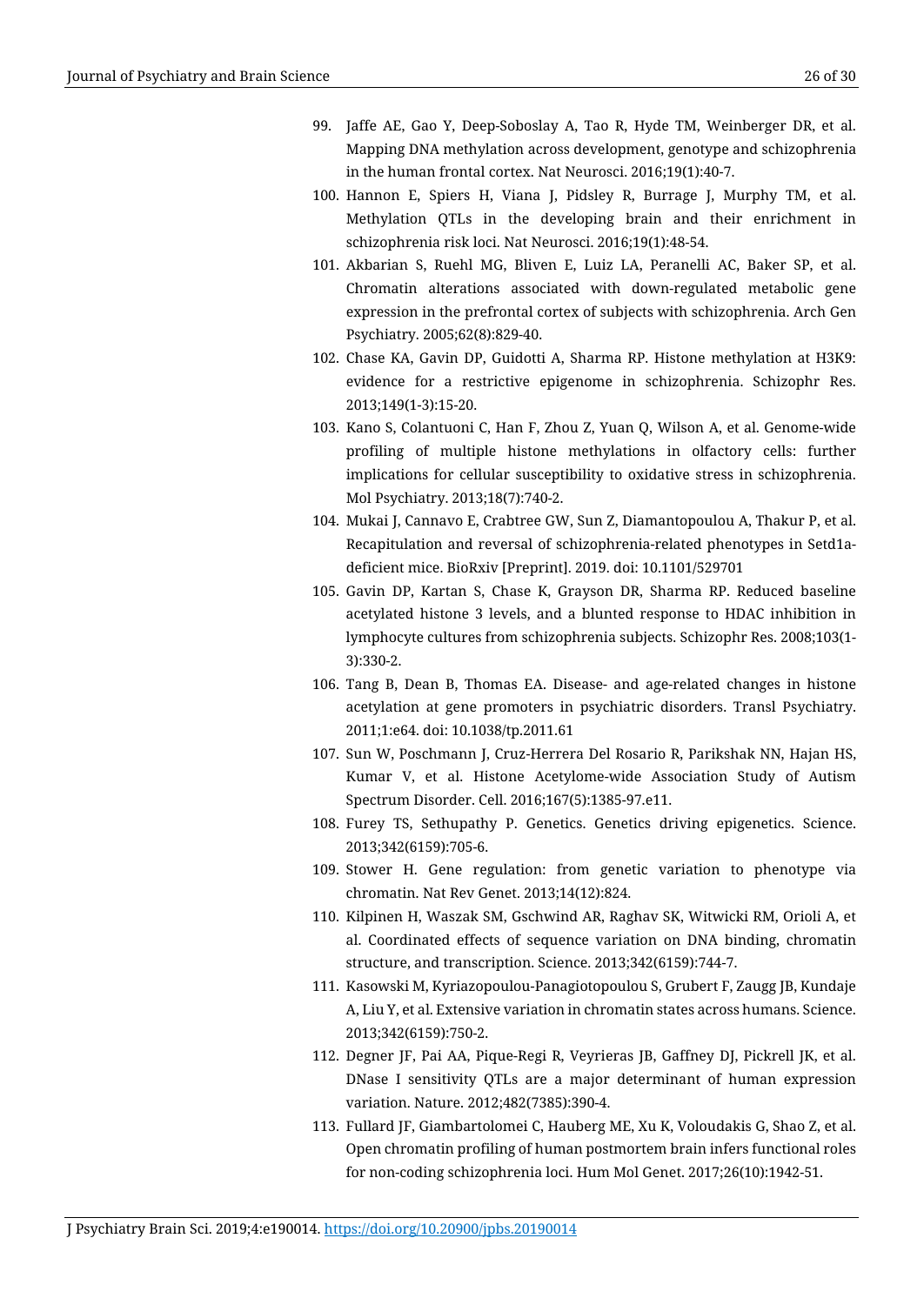- 114. Forrest MP, Zhang H, Moy W, McGowan H, Leites C, Dionisio LE, et al. Open Chromatin Profiling in hiPSC-Derived Neurons Prioritizes Functional Noncoding Psychiatric Risk Variants and Highlights Neurodevelopmental Loci. Cell Stem Cell. 2017;21(3):305-18.e8.
- 115. Dekker J, Marti-Renom MA, Mirny LA. Exploring the three-dimensional organization of genomes: interpreting chromatin interaction data. Nat Rev Genet. 2013;14(6):390-403.
- 116. Won H, de la Torre-Ubieta L, Stein JL, Parikshak NN, Huang J, Opland CK, et al. Chromosome conformation elucidates regulatory relationships in developing human brain. Nature. 2016;538(7626):523-7.
- 117. Alexander Arguello P, Addington A, Borja S, Brady L, Dutka T, Gitik M, et al. From genetics to biology: advancing mental health research in the Genomics ERA. Mol Psychiatry. 2019. doi: 10.1038/s41380-019-0445-x
- 118. Panchision DM. Concise Review: Progress and Challenges in Using Human Stem Cells for Biological and Therapeutics Discovery: Neuropsychiatric Disorders. Stem Cells. 2016;34(3):523-36.
- 119. Wen Z, Christian KM, Song H, Ming GL. Modeling psychiatric disorders with patient-derived iPSCs. Curr Opin Neurobiol. 2016;36:118-27.
- 120. Pasca AM, Sloan SA, Clarke LE, Tian Y, Makinson CD, Huber N, et al. Functional cortical neurons and astrocytes from human pluripotent stem cells in 3D culture. Nat Methods. 2015;12(7):671-8.
- 121. Rigamonti A, Repetti GG, Sun C, Price FD, Reny DC, Rapino F, et al. Large-Scale Production of Mature Neurons from Human Pluripotent Stem Cells in a Three-Dimensional Suspension Culture System. Stem Cell Rep. 2016;6(6):993-1008.
- 122. Brennand KJ, Simone A, Jou J, Gelboin-Burkhart C, Tran N, Sangar S, et al. Modelling schizophrenia using human induced pluripotent stem cells. Nature. 2011;473(7346):221-5.
- 123. Vierbuchen T, Ostermeier A, Pang ZP, Kokubu Y, Sudhof TC, Wernig M. Direct conversion of fibroblasts to functional neurons by defined factors. Nature. 2010;463(7284):1035-41.
- 124. Zhang Y, Pak C, Han Y, Ahlenius H, Zhang Z, Chanda S, et al. Rapid single-step induction of functional neurons from human pluripotent stem cells. Neuron. 2013;78(5):785-98.
- 125. Lipska BK, Deep-Soboslay A, Weickert CS, Hyde TM, Martin CE, Herman MM, et al. Critical factors in gene expression in postmortem human brain: Focus on studies in schizophrenia. Biol Psychiatry. 2006;60(6):650-8.
- 126. Duan J. Path from schizophrenia genomics to biology: gene regulation and perturbation in neurons derived from induced pluripotent stem cells and genome editing. Neurosci Bull. 2015;31(1):113-27.
- 127. Kriks S, Shim JW, Piao J, Ganat YM, Wakeman DR, Xie Z, et al. Dopamine neurons derived from human ES cells efficiently engraft in animal models of Parkinson's disease. Nature. 2011;480(7378):547-51.
- 128. Shi Y, Kirwan P, Smith J, Robinson HP, Livesey FJ. Human cerebral cortex development from pluripotent stem cells to functional excitatory synapses. Nat Neurosci. 2012;15(3):477-86, S1.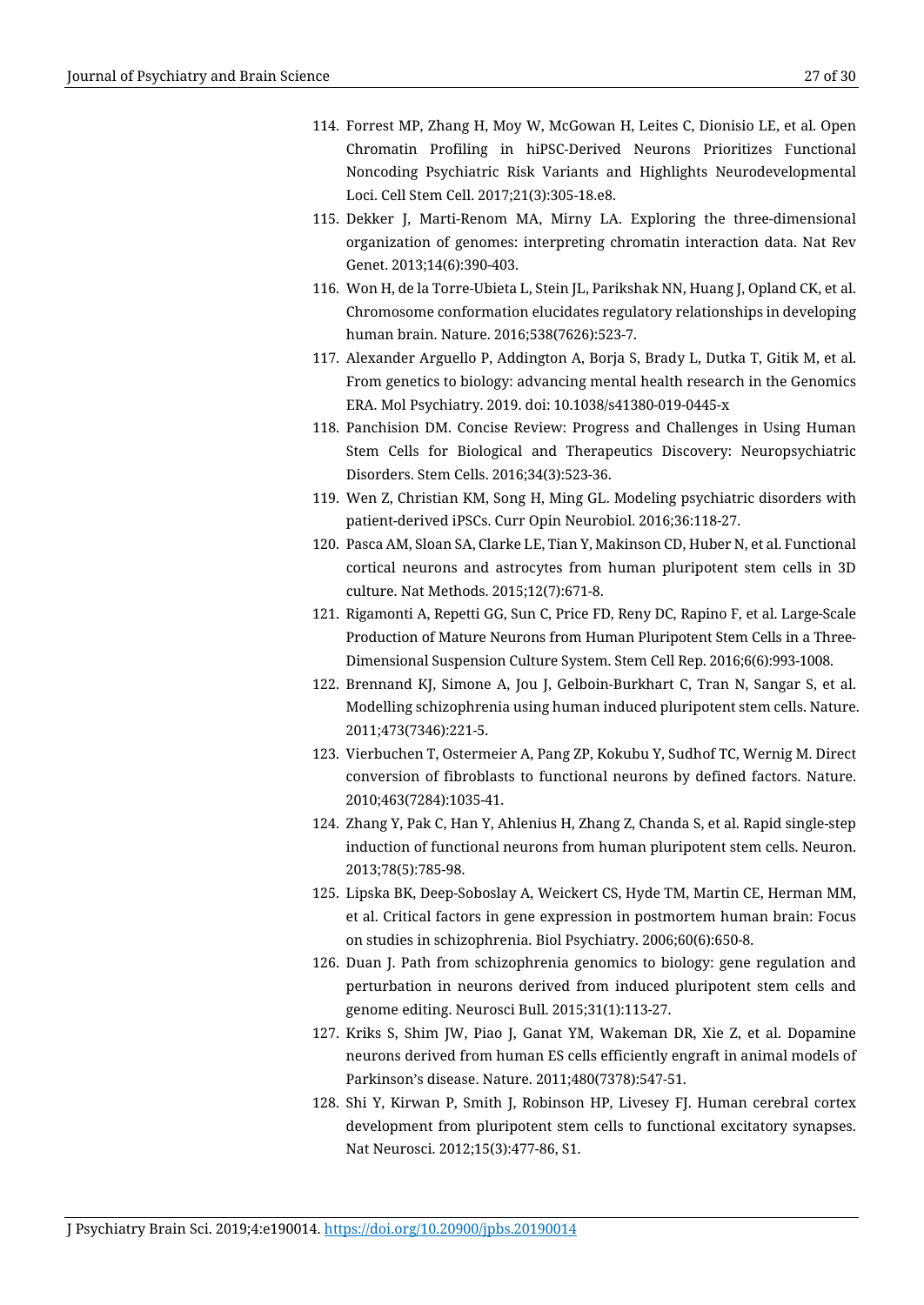- 129. Liu Y, Liu H, Sauvey C, Yao L, Zarnowska ED, Zhang SC. Directed differentiation of forebrain GABA interneurons from human pluripotent stem cells. Nat Protoc. 2013;8(9):1670-9.
- 130. Maroof AM, Keros S, Tyson JA, Ying SW, Ganat YM, Merkle FT, et al. Directed differentiation and functional maturation of cortical interneurons from human embryonic stem cells. Cell Stem Cell. 2013;12(5):559-72.
- 131. Nicholas CR, Chen J, Tang Y, Southwell DG, Chalmers N, Vogt D, et al. Functional maturation of hPSC-derived forebrain interneurons requires an extended timeline and mimics human neural development. Cell Stem Cell. 2013;12(5):573-86.
- 132. Muffat J, Li Y, Yuan B, Mitalipova M, Omer A, Corcoran S, et al. Efficient derivation of microglia-like cells from human pluripotent stem cells. Nat Med. 2016;22(11):1358-67.
- 133. Yang N, Chanda S, Marro S, Ng YH, Janas JA, Haag D, et al. Generation of pure GABAergic neurons by transcription factor programming. Nat Methods. 2017;14(6):621-8.
- 134. Arlotta P. Organoids required! A new path to understanding human brain development and disease. Nat Methods. 2018;15(1):27-9.
- 135. Pasca SP. Assembling human brain organoids. Science. 2019;363(6423):126-7.
- 136. Qian X, Song H, Ming GL. Brain organoids: advances, applications and challenges. Development. 2019;146(8):dev166074. doi: 10.1242/dev.166074
- 137. Pasca SP. The rise of three-dimensional human brain cultures. Nature. 2018;553(7689):437-45.
- 138. Amin ND, Pasca SP. Building Models of Brain Disorders with Three-Dimensional Organoids. Neuron. 2018;100(2):389-405.
- 139. Wen Z, Nguyen HN, Guo Z, Lalli MA, Wang X, Su Y, et al. Synaptic dysregulation in a human iPS cell model of mental disorders. Nature. 2014;515(7527):414-8.
- 140. Yoon KJ, Nguyen HN, Ursini G, Zhang F, Kim NS, Wen Z, et al. Modeling a genetic risk for schizophrenia in iPSCs and mice reveals neural stem cell deficits associated with adherens junctions and polarity. Cell Stem Cell. 2014;15(1):79-91.
- 141. Das DK, Tapias V, D'Aiuto L, Chowdari KV, Francis L, Zhi Y, et al. Genetic and morphological features of human iPSC-derived neurons with chromosome 15q11.2 (BP1-BP2) deletions. Mol Neuropsychiatry. 2015;1(2):116-23.
- 142. Zhao D, Lin M, Chen J, Pedrosa E, Hrabovsky A, Fourcade HM, et al. MicroRNA Profiling of Neurons Generated Using Induced Pluripotent Stem Cells Derived from Patients with Schizophrenia and Schizoaffective Disorder, and 22q11.2 Del. PLoS One. 2015;10(7):e0132387.
- 143. Toyoshima M, Akamatsu W, Okada Y, Ohnishi T, Balan S, Hisano Y, et al. Analysis of induced pluripotent stem cells carrying 22q11.2 deletion. Transl Psychiatry. 2016;6(11):e934.
- 144. Jiang X, Detera-Wadleigh SD, Akula N, Mallon BS, Hou L, Xiao T, et al. Sodium valproate rescues expression of TRANK1 in iPSC-derived neural cells that carry a genetic variant associated with serious mental illness. Mol Psychiatry. 2019;24(4):613-24.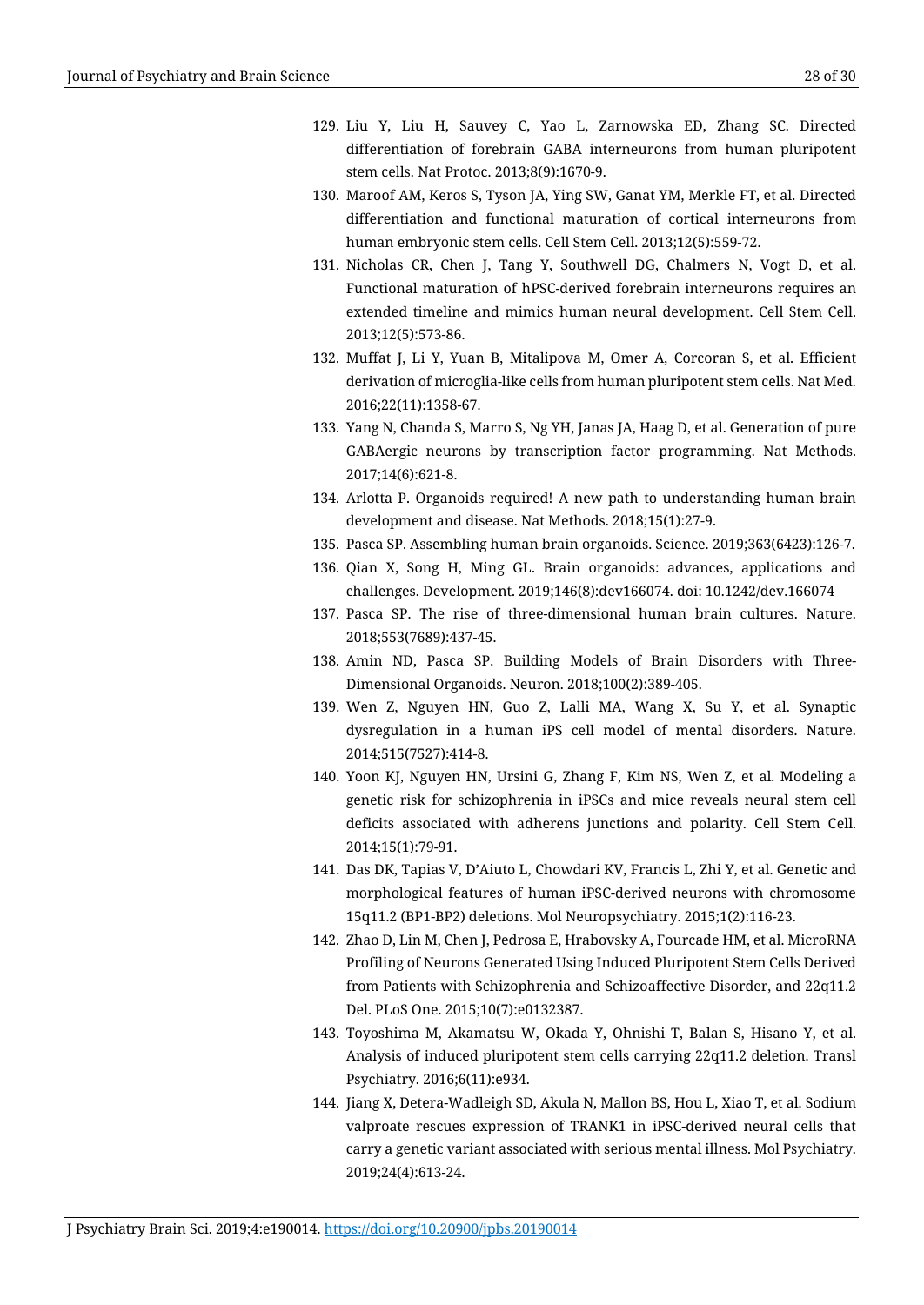- 145. Soldner F, Laganiere J, Cheng AW, Hockemeyer D, Gao Q, Alagappan R, et al. Generation of isogenic pluripotent stem cells differing exclusively at two early onset Parkinson point mutations. Cell. 2011;146(2):318-31.
- 146. Hockemeyer D, Wang H, Kiani S, Lai CS, Gao Q, Cassady JP, et al. Genetic engineering of human pluripotent cells using TALE nucleases. Nat Biotechnol. 2011;29(8):731-4.
- 147. Sanjana NE, Cong L, Zhou Y, Cunniff MM, Feng G, Zhang F. A transcription activator-like effector toolbox for genome engineering. Nat Protoc. 2012;7(1):171-92.
- 148. Ding Q, Lee YK, Schaefer EA, Peters DT, Veres A, Kim K, et al. A TALEN Genome-Editing System for Generating Human Stem Cell-Based Disease Models. Cell Stem Cell. 2013;12(2):238-51. doi: 10.1016/j.stem.2012.11.011
- 149. Reyon D, Tsai SQ, Khayter C, Foden JA, Sander JD, Joung JK. FLASH assembly of TALENs for high-throughput genome editing. Nat Biotechnol. 2012;30(5):460-5.
- 150. Joung JK, Sander JD. TALENs: a widely applicable technology for targeted genome editing. Nat Rev Mol Cell Biol. 2012;14(1):49-55.
- 151. Bedell VM, Wang Y, Campbell JM, Poshusta TL, Starker CG, Krug RG, 2nd, et al. In vivo genome editing using a high-efficiency TALEN system. Nature. 2012;491(7422):114-8.
- 152. Schmid-Burgk JL, Schmidt T, Kaiser V, Honing K, Hornung V. A ligationindependent cloning technique for high-throughput assembly of transcription activator-like effector genes. Nat Biotechnol. 2012;31(1):76-81.
- 153. Choi SM, Kim Y, Shim JS, Park JT, Wang RH, Leach SD, et al. Efficient drug screening and gene correction for treating liver disease using patient-specific stem cells. Hepatology. 2013;57(6):2458-68. doi: 10.1002/hep.26237
- 154. Montalbano A, Canver MC, Sanjana NE. High-Throughput Approaches to Pinpoint Function within the Noncoding Genome. Mol Cell. 2017;68(1):44-59.
- 155. Gaudelli NM, Komor AC, Rees HA, Packer MS, Badran AH, Bryson DI, et al. Programmable base editing of A\*T to G\*C in genomic DNA without DNA cleavage. Nature. 2017;551(7681):464-71.
- 156. Velasco S, Kedaigle AJ, Simmons SK, Nash A, Rocha M, Quadrato G, et al. Individual brain organoids reproducibly form cell diversity of the human cerebral cortex. Nature. 2019;570(7762):523-7.
- 157. Makova KD, Hardison RC. The effects of chromatin organization on variation in mutation rates in the genome. Nat Rev Genet. 2015;16(4):213-23.
- 158. Bae T, Tomasini L, Mariani J, Zhou B, Roychowdhury T, Franjic D, et al. Different mutational rates and mechanisms in human cells at pregastrulation and neurogenesis. Science. 2018;359(6375):550-555. doi: 10.1126/science. aan8690
- 159. Lodato MA, Rodin RE, Bohrson CL, Coulter ME, Barton AR, Kwon M, et al. Aging and neurodegeneration are associated with increased mutations in single human neurons. Science. 2018;359(6375):555-559. doi: 10.1126/science.aao4426